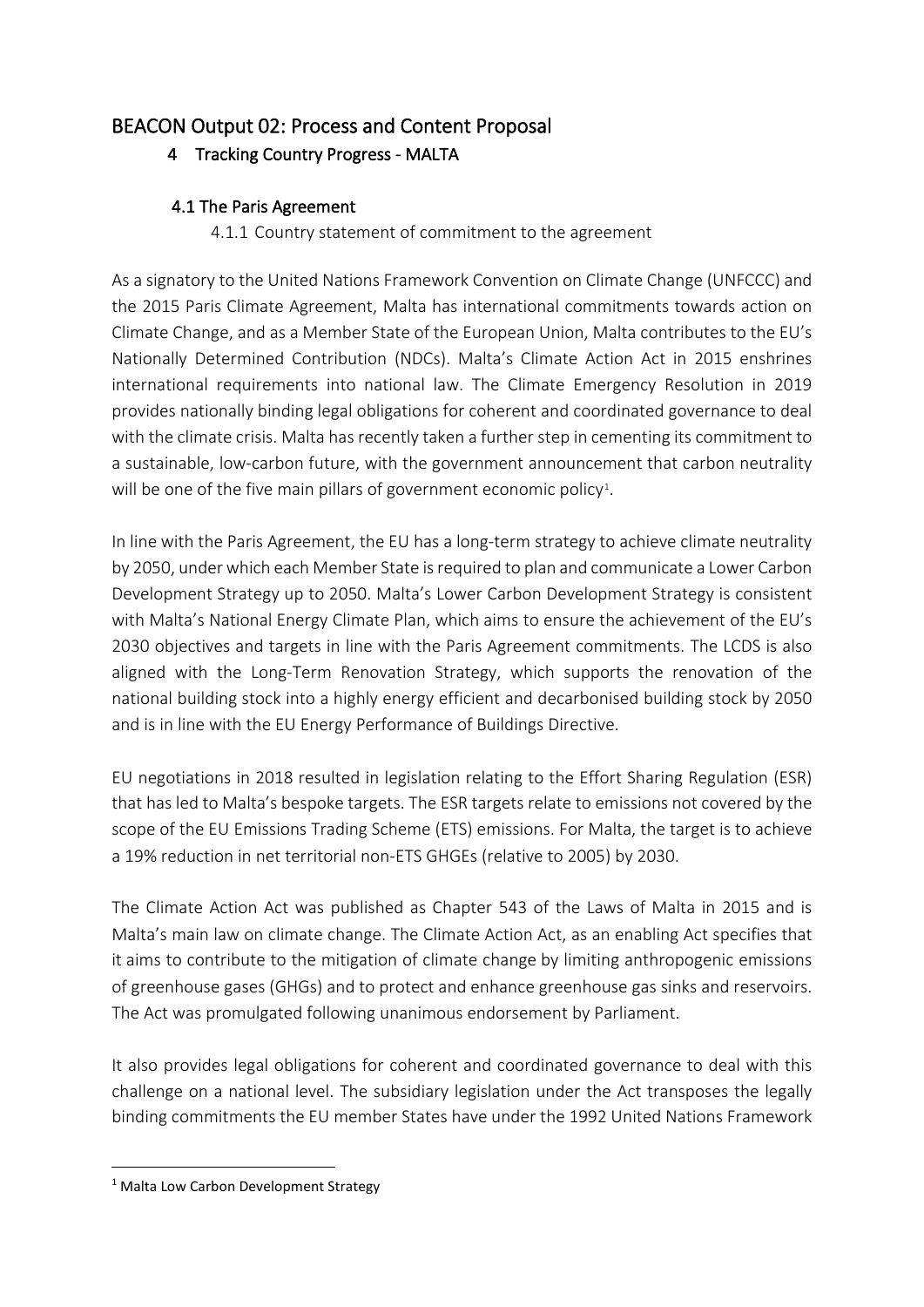Convention on Climate Change (UNFCCC), 1997 the Kyoto Protocol and the 2015 Paris Agreement. Besides the Climate Action Act there are various national Policies, Strategies and Plans that address climate action[2](#page-1-0).

The Act establishes a Climate Action Board (CAB) as a body that represents government entities, the academia, business and civil society which ensures representation of all sectors of Maltese society in the fight against climate change, even by facilitating stakeholder dialogue. It aims to instill ownership relating to climate action governance across the public and private sectors.

The aim of the CAB is to mainstream climate action, monitor the implementation of International and EU obligations regarding Greenhouse Gasses emissions and to facilitate preparedness to ensure adaptation to the impacts of climate change and hence to address the cross sectoral aspect of climate action and its governance.

The CAB also monitors progress and facilitates the coherent implementation of Malta's legal commitments relating to climate action both under International law and EU law. It was also required to report periodically to the Minister responsible for climate change on the state of play of the implementation of mitigation obligations and adaptation measures being undertaken. The Minister responsible for climate change shall every year, lay before the House of Representatives the report of the Climate Action Board[3.](#page-1-1)

The Climate Action Act also sets up a Climate Action Fund, which has a separate juridical personality and serves to act as the financial instrument which supports the implementation of the Act namely measures to abate GHG emissions and to adopt carbon neutral technologies as well as to enhance sinks of such emissions whilst building a society, whose sectoral components are resilient to climate change.

The Sub Committee of the Climate Action Board as the Stakeholder Dialogue Working Group for the Building and Construction Industry (SDBCI) was set up to propose recommendations related specifically to the Built Environment and Construction Sector, as a critical field. The main recommendations focused on key thematic areas: Transport, resources and Waste, Sustainable Sites, Water Efficiency, Energy and Renewable Energy Systems, Environmental Air Quality and Noise. These areas have been analysed and recommendations for the implementation of key measures have been published.<sup>[4](#page-1-2)</sup>

(Proposals towards achieving Climate Neutrality by 2050 in the Building and Construction Sector, 2021, Climate Action Board Malta)

<span id="page-1-0"></span><sup>2</sup> https://environment.gov.mt/en/decc/Pages/climateActionAct.aspx

<span id="page-1-1"></span><sup>3</sup> <https://environment.gov.mt/en/decc/Pages/climateActionBoard.aspx>

<span id="page-1-2"></span><sup>4</sup> Proposals towards achieving Climate Neutrality by 2050 in the Building and Construction Sector, 2021, Climate Action Board Malta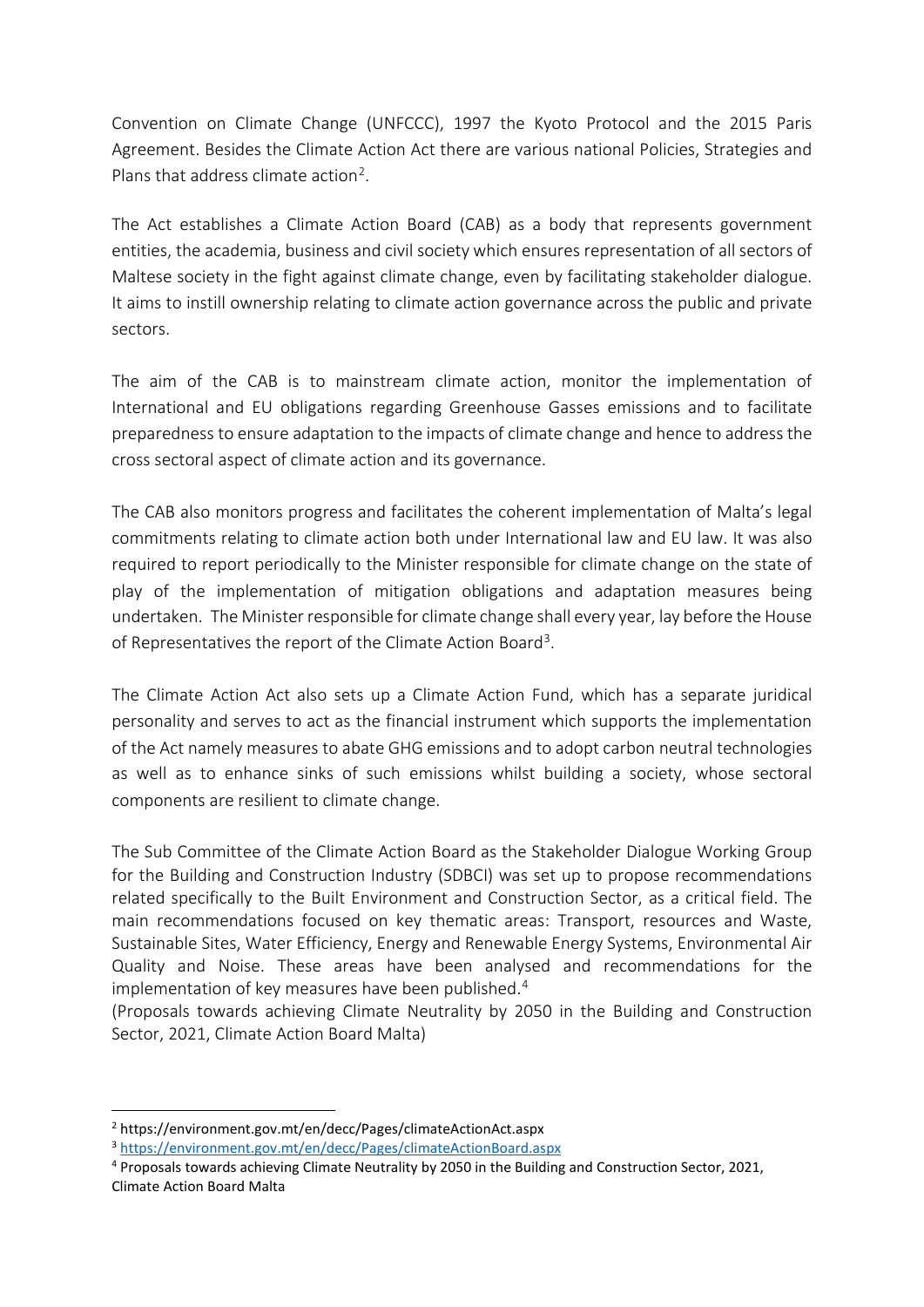## 4.1.2 Institutional structure/mechanisms responsible for implementing the Paris Agreement

Climate change policy falls under the responsibility of the Ministry for the Environment Climate Change and Planning. The Environment Resources Authority (ERA) is the national competent authority that takes the overall responsibility for the drafting of the National Air Pollution Control Programme, in consultation with the relevant stakeholders. ERA falls under the responsibility of the same ministry: The Ministry for the Environment, Climate Change and Planning (MECP).

In terms of air quality, the ERA has the following responsibilities:

- The elaboration of and reporting of the NAPCP;
- The air emissions legislation;

• The ambient air quality legislation, which includes the assessment, monitoring, reporting on air quality and air pollution impacts, together with the reporting of the emissions inventory and projections;

- Regulates the environmental impact of the industrial sector through permitting systems;
- Enforces compliance with legislation;
- Regulates emissions from the industrial sector.

The Malta Resources Authority (MRA) is designated as the national inventory agency for the elaboration of annual national inventories of greenhouse gas emissions and removals.

The Energy and Water Agency (EWA), within the portfolio of the Ministry for Energy and Water Management (MEW)is responsible for the preparation of National Energy and Climate Plans pursuant to the Energy Union Governance Regulation, under the auspices of an Inter-Ministerial Steering Committee. The EWA is also responsible for preparing projections for the energy sector, which are then converted to greenhouse gas emissions. The MRA is responsible for preparing projections of greenhouse gas emissions (and removals) for Industrial Processes, Agriculture, Land Use, Land-use Change and Forestry and Waste.

ERA collaborates closely with MRA and EWA, so as to maximise and ensure coherence between reporting obligations.

Responsibility for sector-specific policy-making and policy implementation lies largely within the Ministries and government bodies responsible for the respective sectors.

Transport Malta (TM) is the authority responsible for the promotion and development of the transport sector in Malta, by means of proper regulation. TM aims to achieve modal shifts and improve the public transport system, amongst other objectives. Since the road transport sector is the most important key source category for NOx emissions in Malta, most of the measures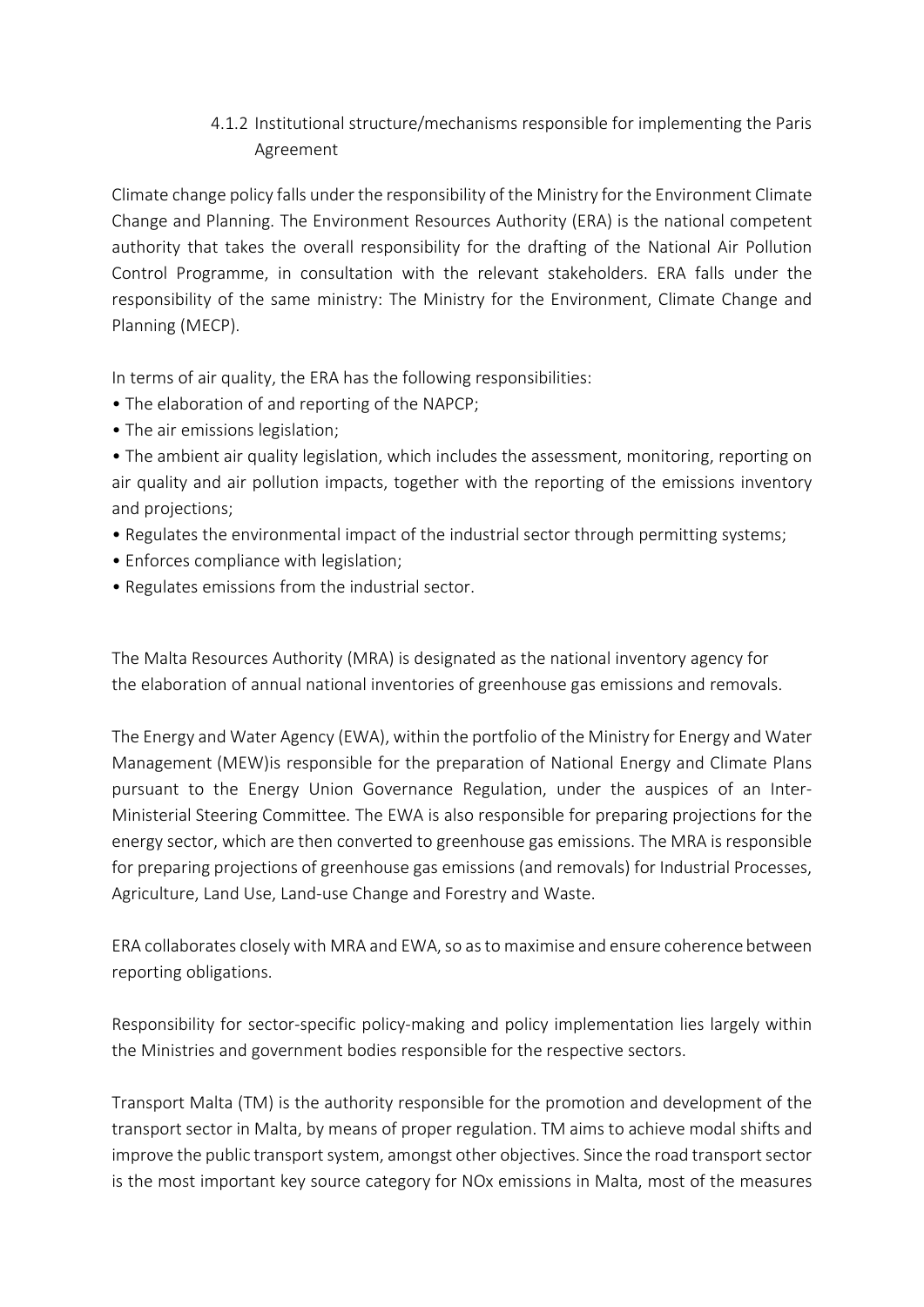included in the NAPCP focus on the road transport. To this effect, the measures included in the National Transport Master Plan for 2025 were given due importance with a view to gauge the extent to which these measures will result in emission reduction. This Master Plan is a planning and implementation document, with measures in the short to medium term duration. It aims to achieve the goals set by the National Transport strategy, which creates the strategic framework by 2050. Furthermore, measures from the Malta National Electro-Mobility Action Plan(MNEAP) were also given due importance since the plan includes a number of measures targeting sustainable mobility. The MNEAP also seeks to promote a change in culture of the public's perception on mobility and transportation in general. TM reports to the Ministry for Transport, Infrastructure and Capital Projects.

Since the NAPCP needs to include measures that are also reducing atmospheric pollutants resulting from the agricultural sector, discussions were held with the Agriculture Directorate (AD), the Diversification and Competitiveness Directorate (DCD), the Agriculture and Rural Payments Agency (ARPA) and the Governance of Agricultural Bio-resources Agency (GAB), to identify which measures have been implemented so far and that are likely to reduce relevant pollutants (mainly ammonia). The ARPA manages a Cross-Compliance Framework whereby farmers who are provided with subsidies are expected to implement a series of sustainable actions. The Cross-Compliance Framework brings together obligations arising from a number of Directives, which are enforced by the relevant competent authorities.

#### 4.1.3 National Statement on progress in implementing the Paris Agreement

The nationally determined contribution submitted for the 5-year interim period regarding Malta's targets and performance is documented in a statement submitted by Germany and the European Commission on behalf of the European Union and its member states on 17th December 2020[5](#page-3-0).

Since ratifying the Paris Agreement, the EU has enacted an ambitious, binding, legislative framework to deliver on its initial NDC.

The EU's enhanced NDC represents a significant progression beyond both its current undertaking of a 20% emissions reduction commitment by 2020 compared to 1990, and its NDC submitted at the time of ratifying the Paris Agreement. Both the initial NDC and this update require significantly higher emissions reductions than were projected as business as usual at the time of their adoption.

5

<span id="page-3-0"></span>https://www4.unfccc.int/sites/ndcstaging/PublishedDocuments/Malta%20First/EU\_NDC\_Submission\_Decemb er%202020.pdf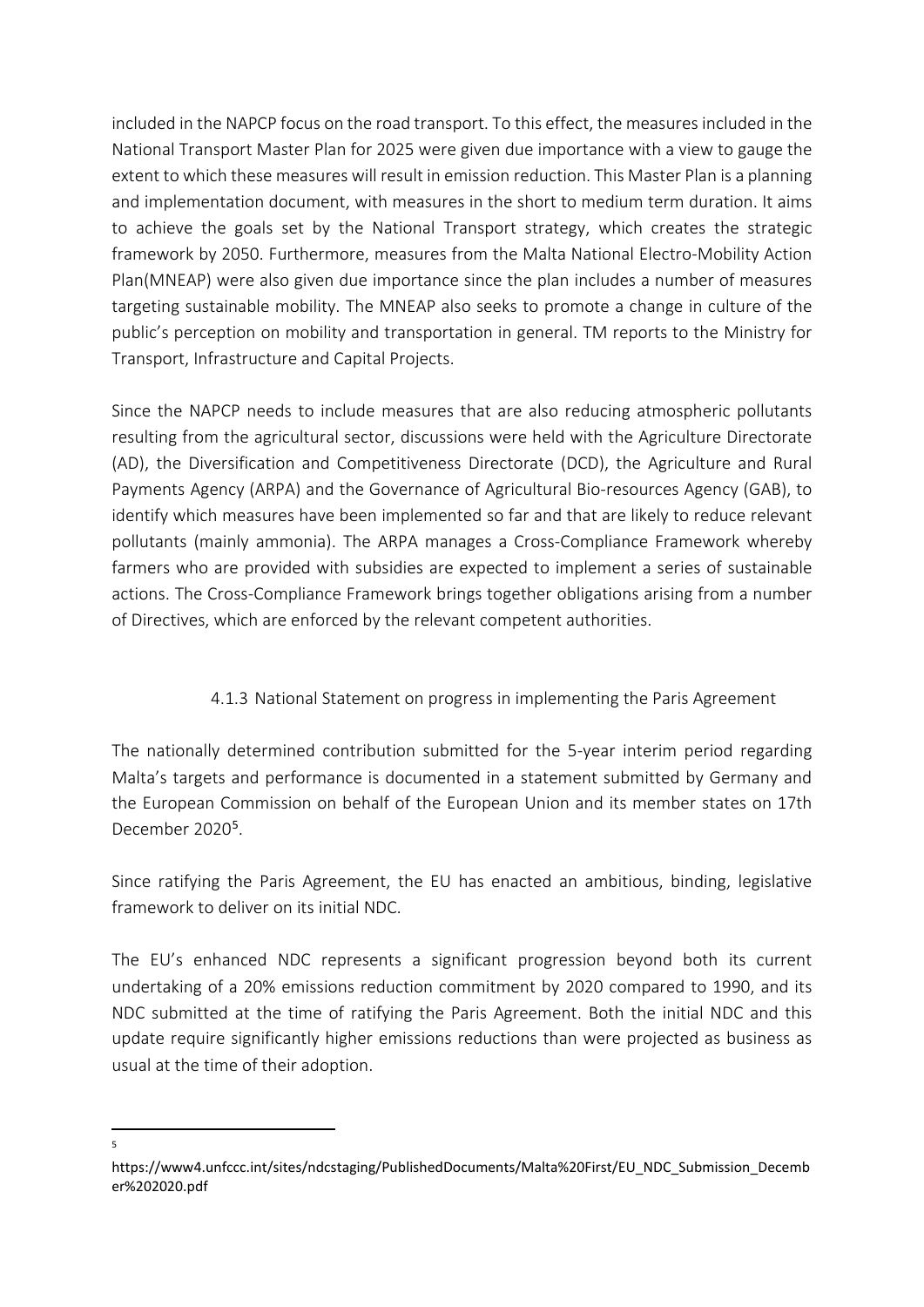By the end of 2019, the EU and its Member States have already reduced their emissions by around 26% on 1990 levels while GDP has grown by more than 64% over the same period. As a result, average per capita emissions across the EU and its Member States have fallen from 12 tonnes  $CO<sub>2</sub>$  in 1990 to 8.3 tonnes  $CO<sub>2</sub>$ .

This enhanced NDC is in line with the EU's agreed objective of achieving a climate-neutral EU by 2050. The EU therefore considers the enhanced NDC to be a fair contribution towards the global temperature goal of the Paris Agreement.

In July 2020, the European Council agreed that "the exceptional nature of the economic and social situation due to the COVID-19 crisis requires exceptional measures to support the recovery and resilience of the economies of the Member States. The plan for European recovery will need massive public and private investment at European level to set the Union firmly on the path to a sustainable and resilient recovery, creating jobs and repairing the immediate damage caused by the COVID-19 pandemic whilst supporting the Union's green and digital priorities."

The Maltese government has already committed to becoming carbon neutral by 2050, as part of its five pillars of economic growth and recovery from the COVID-19 pandemic. At the same time, Malta understands that its effort will only contribute a very small (absolute) part to the required global effort, with larger and more developed countries having to carry large reductions to their footprint. In this regard, Malta can still take a key role in the global war against CC – by assisting in the piloting of carbon efforts and new technologies (carbontech). The recent public announcements that the island of Gozo can become carbon neutral before Malta's 2050 target confirm government's commitment. Government also welcomes the local private sector's efforts to follow in these steps, with various local companies having already announced plans towards carbon neutrality.

Over the past years, Malta has already been seeing a reduction in carbon emissions, especially due to the shift of power generation using gas rather than heavy fuel oil.

#### 4.1.4 Specifics of the Paris Agreement and the built environment – if any!

Government's policy is to fully exploit all reasonable potential indigenous sources of Reusable Energy Sources and to support the private sector in similar efforts. PV technology has turned out to be the most robust of all indigenous sources.

Land-use issues are of paramount importance in Malta given its size and high population density. As highlighted by Eurostat, 33% of Malta's land coverage is developed (buildings/roads/artificial areas) which is by far the highest percentage in the EU. PV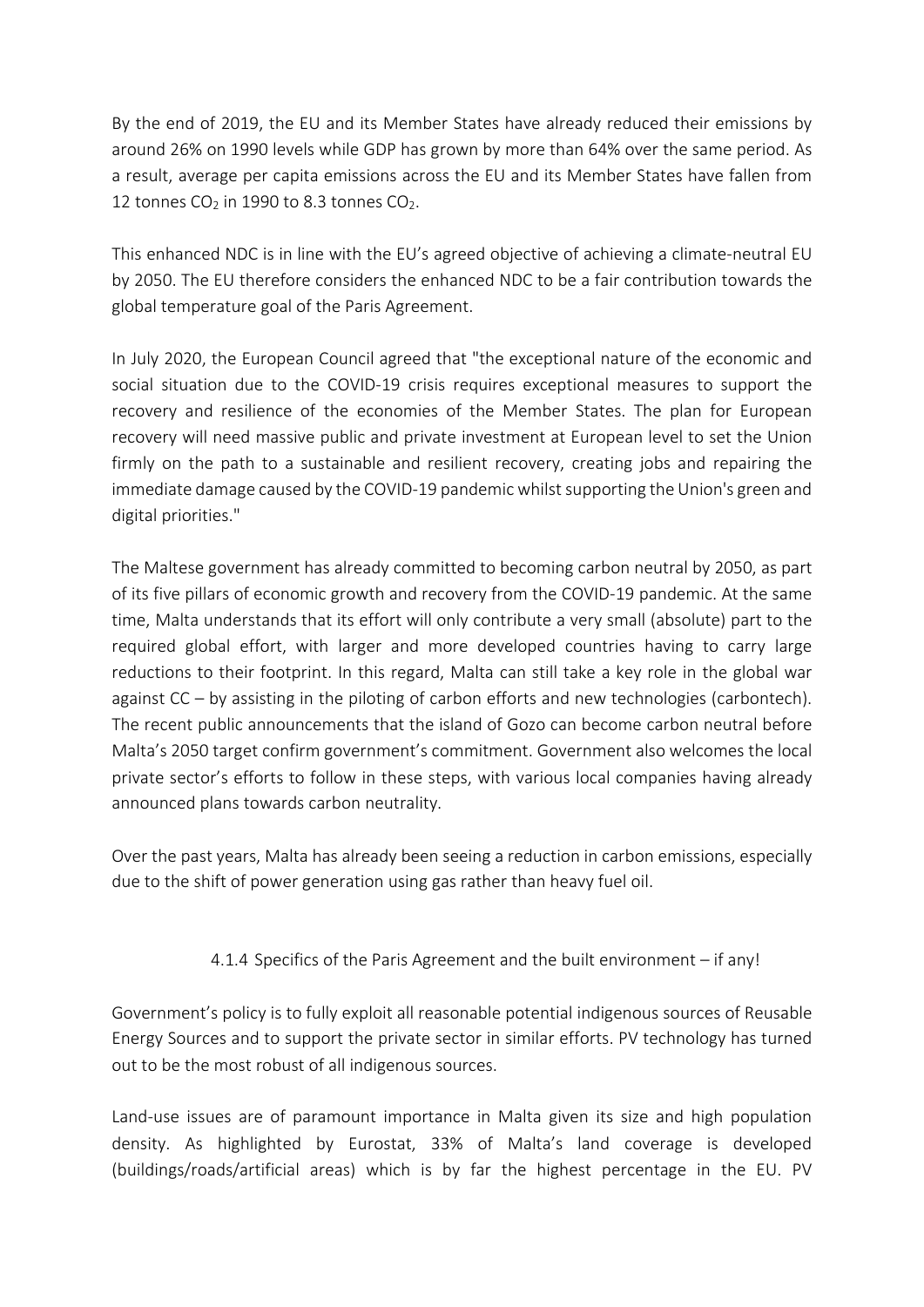technology is land-intensive. This is a major problem for Malta, where land is scarce and expensive and visual impact inescapable. Large PV farms in open countryside will be visually intrusive. In this respect, the Planning Authority (PA) drafted a Solar Farm Policy which sets out the fundamental criteria which the authority deems appropriate to guide the planning and design of solar farm development. The policy furthermore, encourages solar farm development which achieves dual or multiple uses of land, mainly due to land availability restrictions in Malta, to ensure that urban areas are exploited in a more efficient manner. It also provides for solar farms development with a priority given to large scale rooftops, car parks, industrial areas and quarries. The policy has been subject to public consultation and scrutiny by the Parliamentary Standing Committee for Environment and Development. It is Government policy to incentivise investment on roofs and brown field sites, maximising their potential.

Support in terms of EU/national capital grant incentives and feed-in tariff schemes, as well as the reduction in cost of module production, have resulted in roof-mounted PV systems becoming more attractive and affordable, and hence larger and more numerous. This proliferation of systems is generating increasing concern on their visual impact affecting the urban landscape and skyline in village cores. PV systems on rooftops are often highly visible from street level and adjoining streets. The 2015 Development Control Design Policy, Guidance and Standards issued by the PA aims to tackle this issue. PV installations on industrial rooftops create fewer visual concerns, and a mapping exercise to estimate the potential of Malta Industrial Parks (MIP) sites (Government-owned factories) has already been carried out. However, the available roof space is limited by property issues and still needs to take into account structural limitations and shading. Low value sites such as parking areas can be utilised for constructing PV systems, thereby adding value to the site without eliminating activities not requiring access to sunlight at the site<sup>[6](#page-5-0)</sup>.

#### 4.1.5 Carbon emissions and the building industry – policy and action

Buildings in Malta generally utilise electricity for lighting, space heating and cooling, water heating, and for powering appliances and equipment. Unlike other European states, in Malta there is no gas supply network passing through towns and villages. Additionally, the design of a building affects the levels of heating and cooling that are required to be produced through different appliances.

Projections suggest that the building stock in Malta will increase by approximately 20% by 2050. It is noted, whilst equipment is easier to replace, changes to fixed infrastructure – such as insulation or shading – is more costly, and those costs increase when changes are made through retrofits rather than designed into new buildings. Therefore, the Lower Carbon

<span id="page-5-0"></span><sup>6</sup> https://meae.gov.mt/en/public\_consultations/opm/documents/pr%20162438a.pdf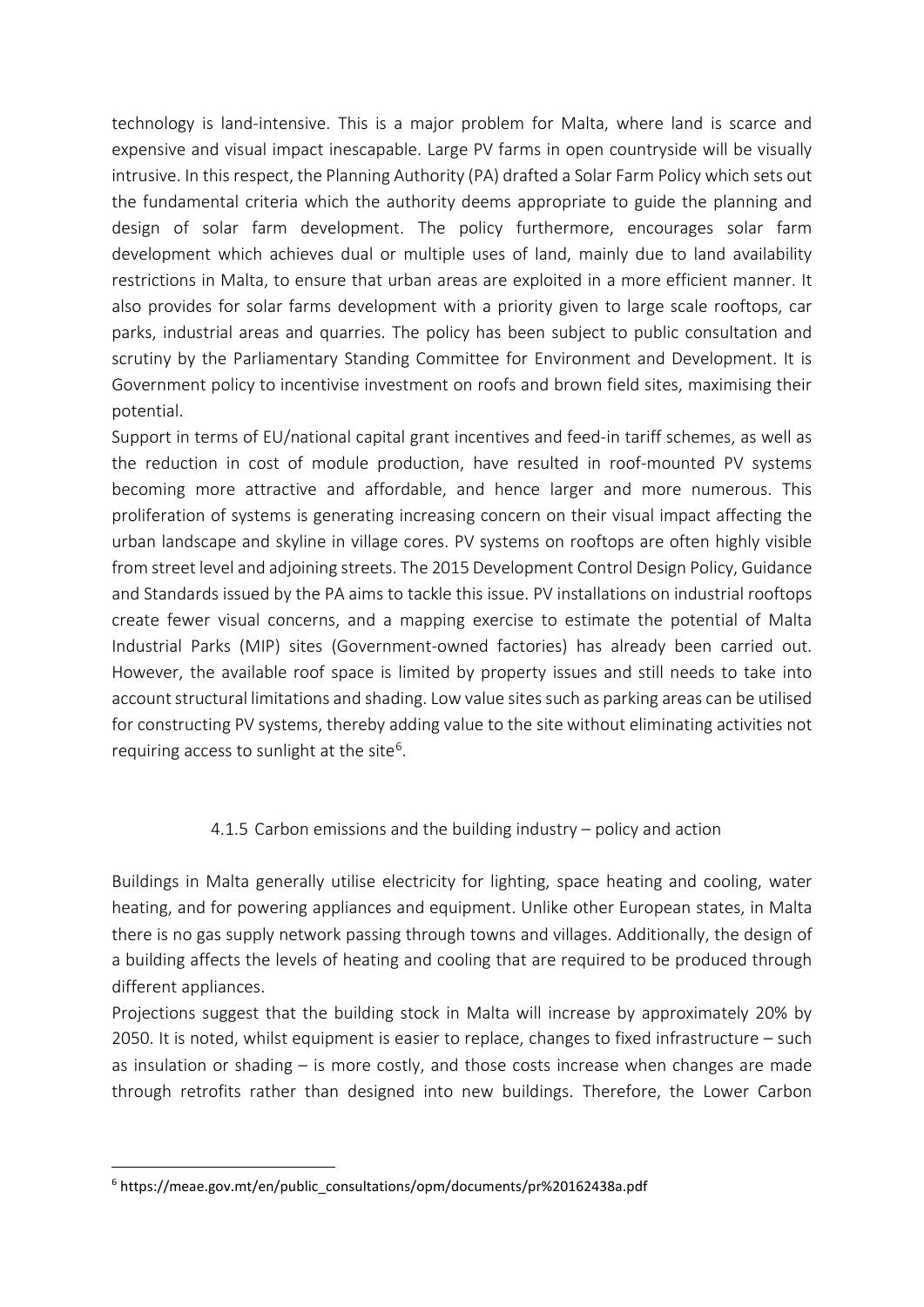Development Strategy assumes new buildings are targeted so that further costs are not burdened on future generations.

A key consideration regarding the degree to which measures can be implemented in the residential buildings sector is that Malta's average energy consumption per dwelling is well below the EU average and is the lowest among all EU Member States. This is likely to be a combination of the warmer climate than many EU countries reducing the need for space heating, and Malta's development path towards EU GDP per capita convergence. Thus, whilst the buildings sector has a key part to play in Malta's Lower Carbon Development Strategy, the relative magnitude of savings from the sector will be lower than other countries across the EU, as there is relatively less to save.

The following is a list of measures that are being proposed to support the reduce Greenhouse Gas emissions from the buildings sector in Malta:

- Improved Energy Efficient (EE) appliances
- Installing roof insulation
- Installing insulation and double glazing
- Increased use of LED lighting
- Increased use of automated lighting
- Increased EE office/ IT equipment and air conditioning units

Energy Efficient measures improperly implemented may give rise to energy poverty in circumstances where lower income bands of society are locked out of EE technology, thus driven to be higher consumers to meet basic needs. Government will be tackling this vicious circle that expands the difference between higher and lower income households, and will ensure that vulnerable classes of society are well taken care off so they can reap the benefit of higher efficiency, lower consumption and hence lower cost. Grant funding should be capped on an annual basis and increased over time as necessary to ensure the maximum switch possible by 2030. Alternatively, grants could be implemented through the use of discount vouchers for EE appliances until these achieve parity with the inefficient appliances.

Through schemes for deep renovation of buildings of a historical value and privately-owned buildings located in urban conservation areas and/or scheduled as grade 1 or grade 2 can benefit from sustainable renovation and restoration works. Besides preserving the aesthetic and historical value of such buildings, this policy initiative could feature retrofitted green initiatives, enhancing EE (e.g. installation of double glazing on existing original façade timber fixtures or roof insulation).

The inclusion of sustainable building materials is also being recommended.

In addition to the technology specific initiatives outlined above, broader policies regarding education and awareness-raising of energy usage in household will be supported, building on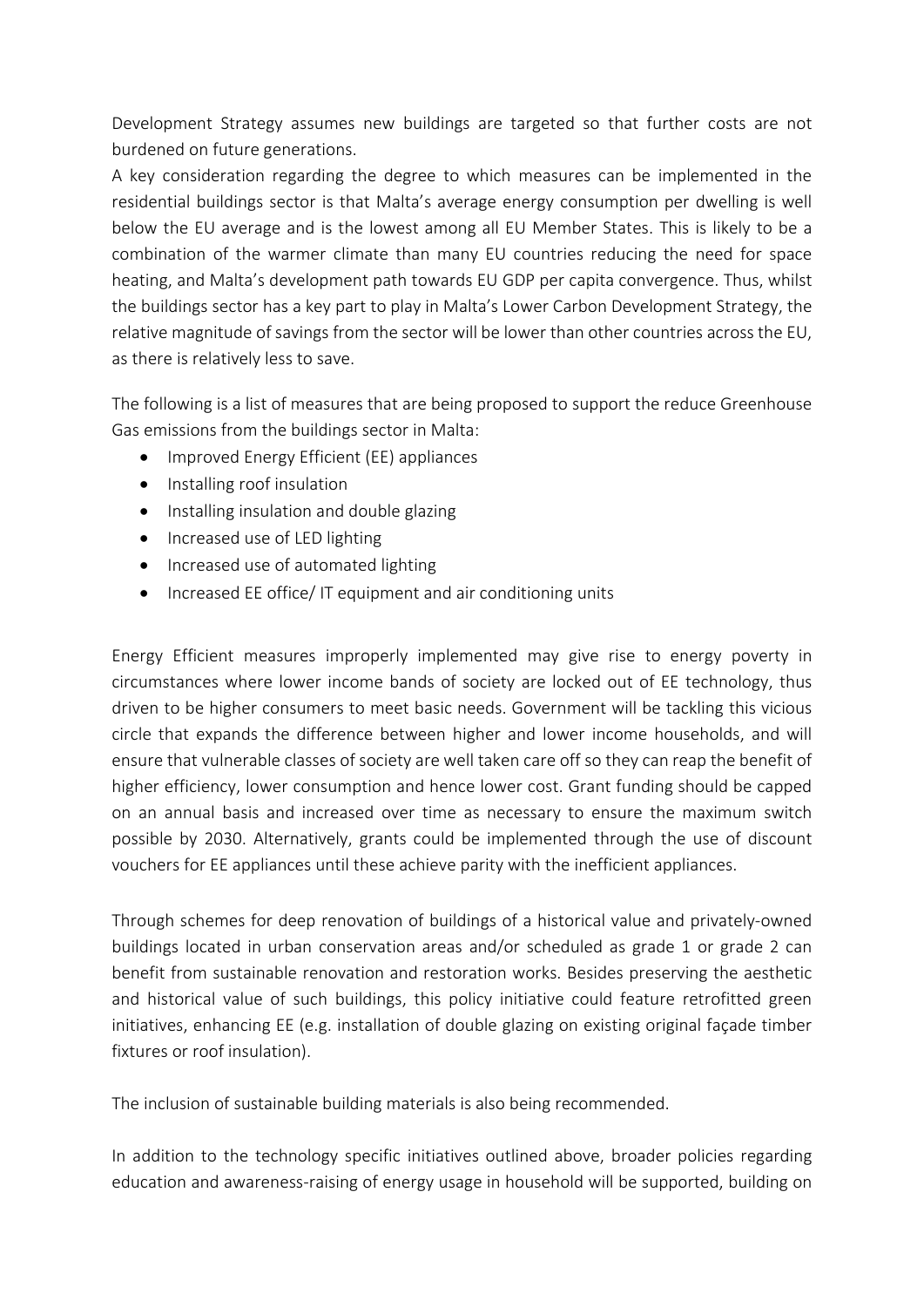similar examples such as the roll out of smart meters across the country, or the provision of energy saving bulbs. For example, awareness raising campaigns and voluntary energy audits could be supported through providing local authorities with financial support.

The set of measures outlined above will be incentivised by the policy initiatives set out in the National Energy Climate Plan by:

- Providing greater access to financial support schemes for those disclosing verified energy savings;
- A requirement that non-SMEs with an annual consumption exceeding 800 tonnes of oil equivalent (toe) to implement an ISO certified management system;
- Regulation 10 of LN 196 of 2014 makes it mandatory for, and the responsibility of, non-SMEs registered and doing business in Malta to carry out energy audits to the established quality level and frequency;
- Financial support for business clusters on EE;
- Grants to help SMEs carry out energy audits of their premises/ processes/ plants/ transport fleet; and
- Regular training sessions and seminars.

The Government intends to continue promoting investment towards further uptake of energy efficiency measures in buildings and equipment used for industrial and services operations in Malta.

Policy measures such as EE certificates for buildings such as offices and hotels will be further assessed, to further improve their energy performance.

# 4.1.6 Opportunities and constraints of implementing the Paris Agreement

The challenges, that Malta faces in reducing its Climate Change emissions include:

- the specific characteristics of Malta's energy system and market, such as its small nature, the existence of a single electricity distributor/supplier, the absence of natural gas and district heating and cooling networks, and the small size and number of suppliers and market players – which, taken together, limit the range of measures available to meet energy savings obligations;
- its specific geographic, environmental and spatial constraints (limited land area and high population density) together with its rich but fragile natural environment and climatic conditions, which lead it to not having an array of options for modal shifts to reduce carbon emissions, whilst diseconomies of scale also hinder resorting to alternative technologies;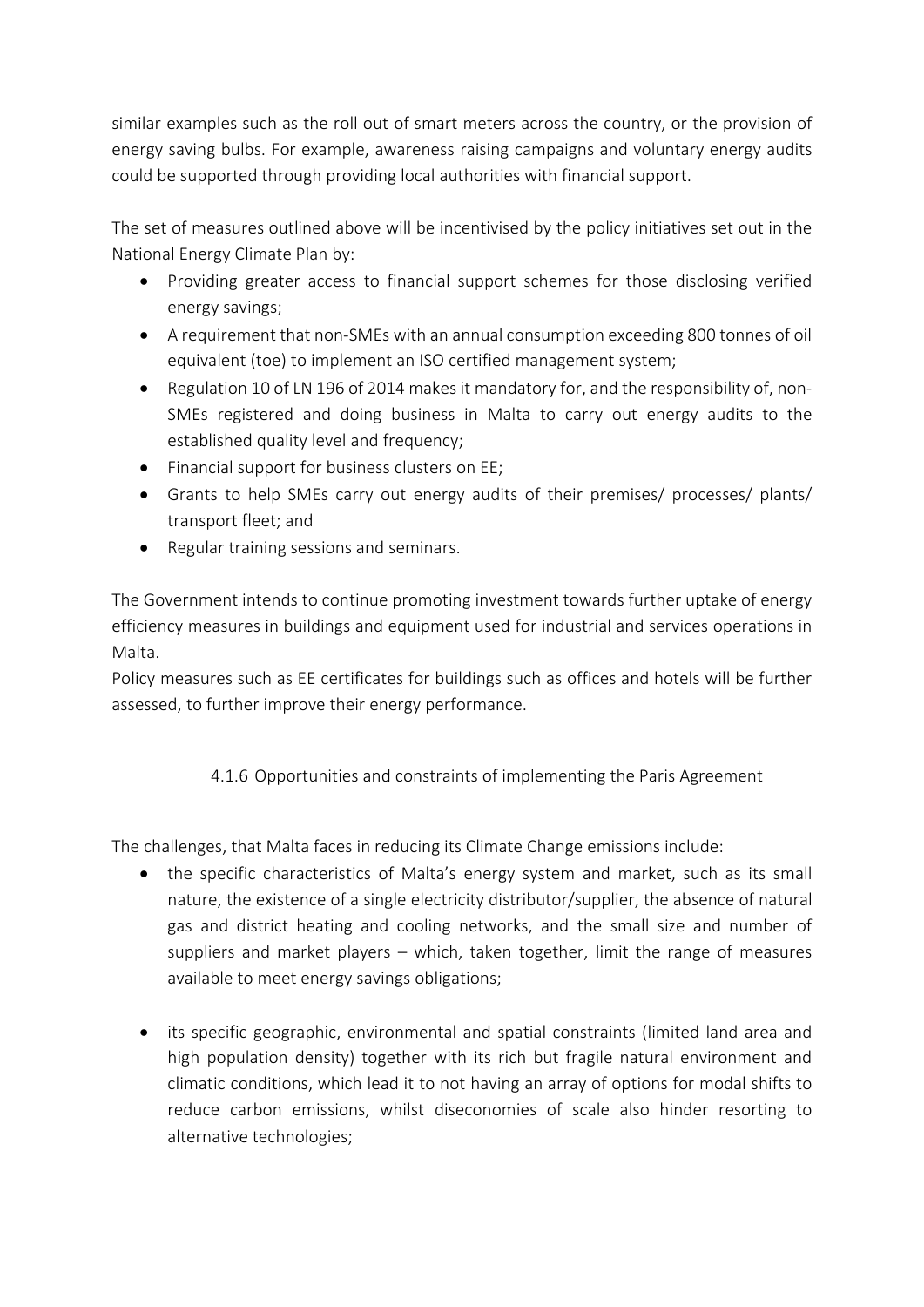• its limited mitigation potential, arising from Malta's service-based economy, specifically in the transport and agricultural sectors as well as the legacy effect in solid waste disposal, have resultant high mitigation costs coupled with significant socio-economic considerations. A thriving economy that would have partially decoupled GDP from emissions would still have residual level-off coupling, which in turn drives up emissions.

The Low Carbon Development Strategy is based on a number of assumptions that are inherent in the underlying modelling of the strategy, given also the long-term projections being considered till 2050. Various other developments in the coming years could impact (negatively or positively) the achievement of this LCDS. However, the strategy will provide further opportunities to update with additional data as it becomes available in some of the faster moving areas, and as new situations emerge, including in a post-pandemic world. Data that will serve as a baseline to exploring other means to reach the ambitious targets set by the Paris Agreement.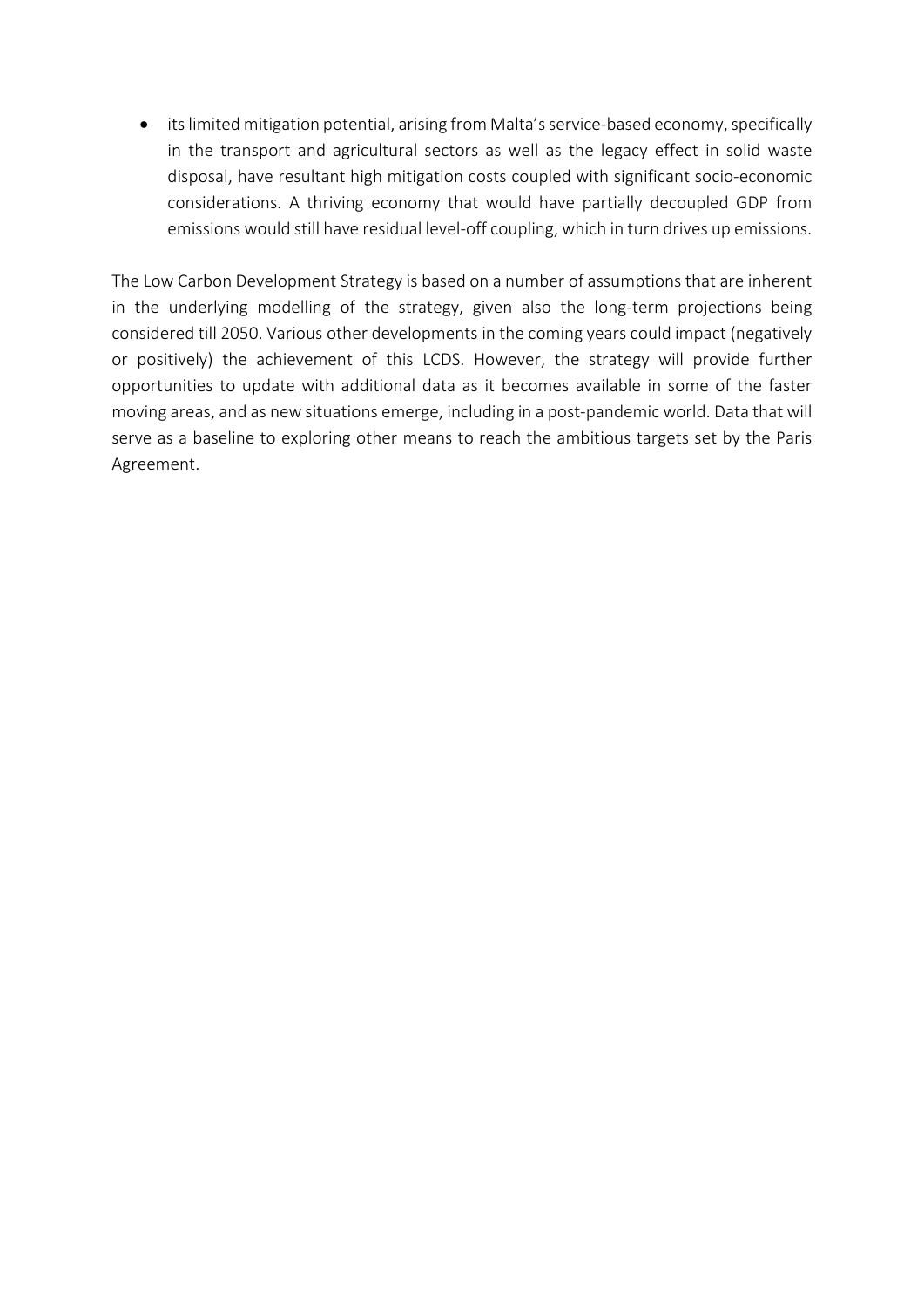### 4.2 The Sustainable Development Goals

4.2.1 Country statement of commitment to the SDGs

Malta recognises the 2030 Agenda as the most comprehensive global development plan owing to its universal and transformative nature<sup>7</sup>.

The Maltese Government adopted the 'Sustainable Development Act' in 2012, prior to the establishment of the '2030 Agenda for Sustainable Development'. The 'Sustainable Development Act 2012' provided a legislative framework which mandated Government to mainstream sustainable development in its policies.

The endorsement of Sustainable Development in Malta may be traced back to 1992 as outlined below. One has to read the timeline regarding the changes in the legislative framework and policies, taking into considering the broader dynamic global development that lead to Agenda 2030 and the local challenging context of a small island state with limited natural resources and a high population density.

• The notion of Sustainable Development was first introduced in Malta in the Development Planning Act of 1992.

The Development Planning Act established an Authority and gave it powers to promote proper planning and sustainable development of public and private land and sea. Since 1992, the Act has been amended various times and has been supplemented by a number of subsidiary laws, development plans and planning policies.

• In 2001, the Environment Protection Act established the National Commission for Sustainable Development, which was set up in 2002.

The National Commission was entrusted with the role of advocating on national sustainable development across all sectors; reviewing progress in the achievement of sustainable development; and achieving further progress.

• In 2007, Cabinet endorsed the Sustainable Development Strategy for the Maltese Islands 2007-2016 as proposed by the National Commission.

The Malta Strategy builds upon the Sustainable Development Strategy of the EU and the Mediterranean Strategy for Sustainable Development. The Malta Strategy identifies 20 priority areas, all of which are accompanied by targets and indicators. The Strategy provides a framework for a systematic approach within an institutionalised process of consultation and consensus building. It guides policymakers on different sectors.

• The Sustainable Development Act adopted in 2012, provided a legislative framework mandating Government to mainstream sustainable development in its policies.

<span id="page-9-0"></span><sup>7</sup> [https://sustainabledevelopment.un.org/content/documents/20203Malta\\_VNR\\_Final.pdf](https://sustainabledevelopment.un.org/content/documents/20203Malta_VNR_Final.pdf)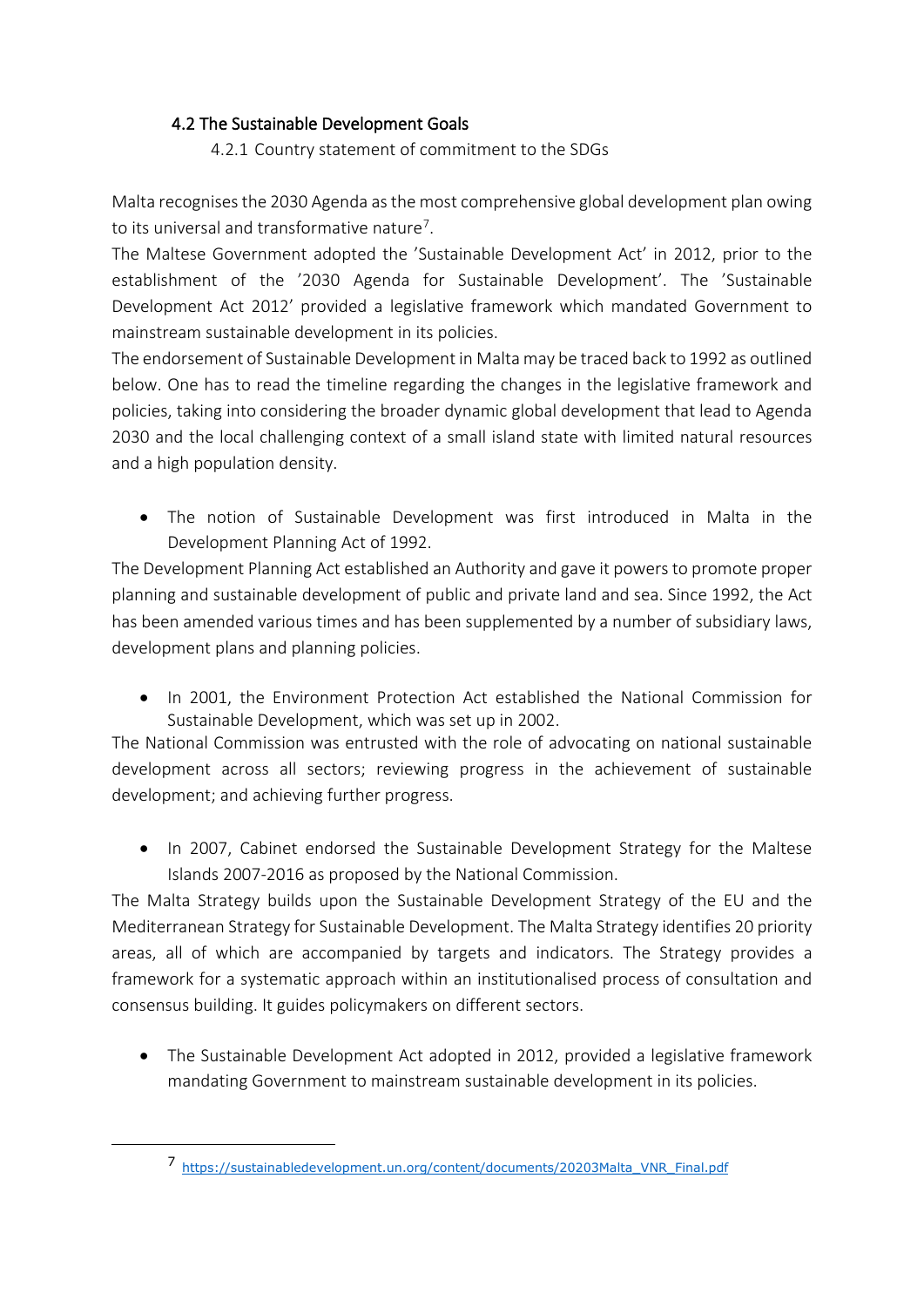The Act also proposes the setting up of a Sustainable Development Network; a Sustainable Development Focal Point in every Government department, agency or entity; as well as the setting up of a Guardian of Future Generations. A board of 4 members that has the aim of safeguarding inter-generational and intra-generational sustainable development in Malta. Article 14 of the Sustainable Development Act of Malta requires Parliament to annually hold a discussion without a vote on a Sustainable Development Annual Report which is tabled by the Minister concerned. The Annual Sustainable Development Report highlights national commitments taken in favour of sustainable development.

• The Strategic Plan for the Environment and Development (SPED) was approved by Parliament in July 2015 as the official document that addresses spatial issues for the Maltese Islands in the coming years.

It regulates the sustainable management of land and sea resources covering the whole territory and territorial waters of the Maltese Islands, and sets out objectives in relation to the sustainable development and use of land and sea space. The Plan offers a shift from traditional land use planning to a more holistic spatial planning approach.

• The Development Planning Act of 2016 regulates the provision for sustainable planning and management of spatial development, for the establishment of an authority with powers to that effect, and for all associated matters.

The Act places a duty on the Government to enhance the quality of life for the benefit of present and future generations, without compromising the ability of future generations to meet their own needs, through a comprehensive sustainable land use planning system.

- In September 2015, Malta became a signatory to the Agenda 2030 and its 17 Sustainable Development Goals.
- In 2018, Malta submitted its first Voluntary National Review (VNR) to the HLPF (High Level Political Forum). It covered all 17 SDGs, with a focus on those goals considered to be of more relevance for Malta. The VNR provided an overview of Malta's policies in the field of sustainable development and information on ways through which Malta is increasing SDG ownership through a whole-of-government approach.56 The data for the VNR was provided by the National Statistics Office of Malta (NSO).
- In 2018 the Maltese Government embarked on a process to develop a new Sustainable Development Strategy and Action Plan with a horizon of up to 2050 referred to as the 'Vision Document'. The 'Vision' aligns with the 2030 Agenda for Sustainable development and the Monitoring of the SDGs in Malta and it is structured and designed upon the three dimensions of sustainable development – the economic, environment and social pillars. Figure 4.1 identifies the focus for each pilar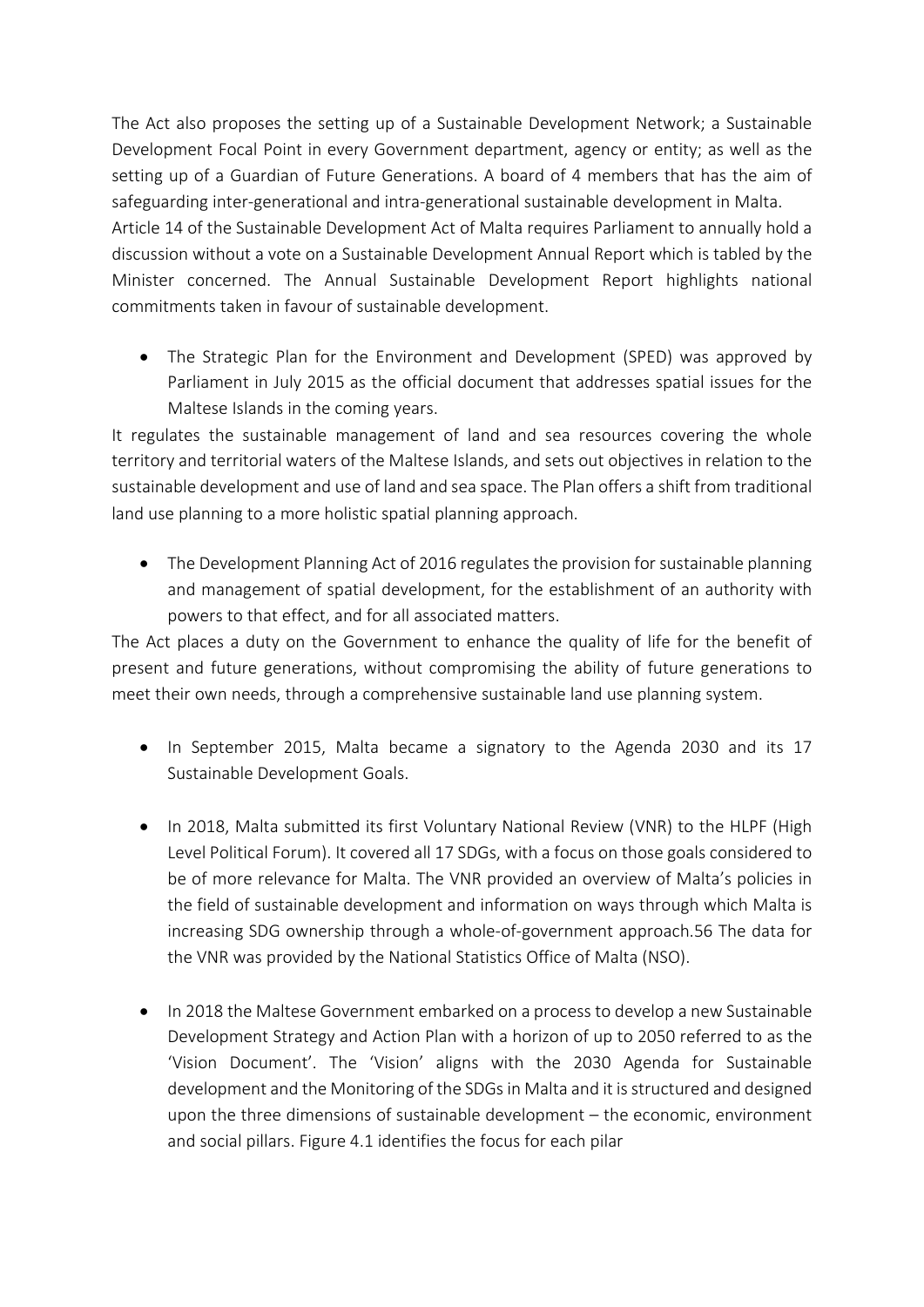The objectives of the 'Vision' 2050 will be based on more efficient resource utilisation and the long-term management of, and investment in human, social and material resources, which is particularly relevant for Malta's profile. It focuses strongly on prevention, rather than mitigation. The Vision calls for the mainstreaming of sustainable development policies and measures and acknowledges that further action at national level is needed to ensure the longterm protection of the critical resources that constitute the basis of sustainable development.





This 'Vision' is designed on the following key normative governance:

- o Long-term action to pursue intra and intergenerational equality
- o Integration of economic, social and environmental policies across and between different level of Governance.
- o Participation of stakeholders in the decision-making process
- o Reflexive processes based on continuous evaluation and policy learning cycles.

The 'Vision' states that the implementation of the Strategy depends on:

- o High Level Political Commitment
- o A clear assignment of responsibilites across government
- o Inter-Ministerial coordination
- o Local Councils' engagement
- o Stakeholder engagement
- o Public engagement and awareness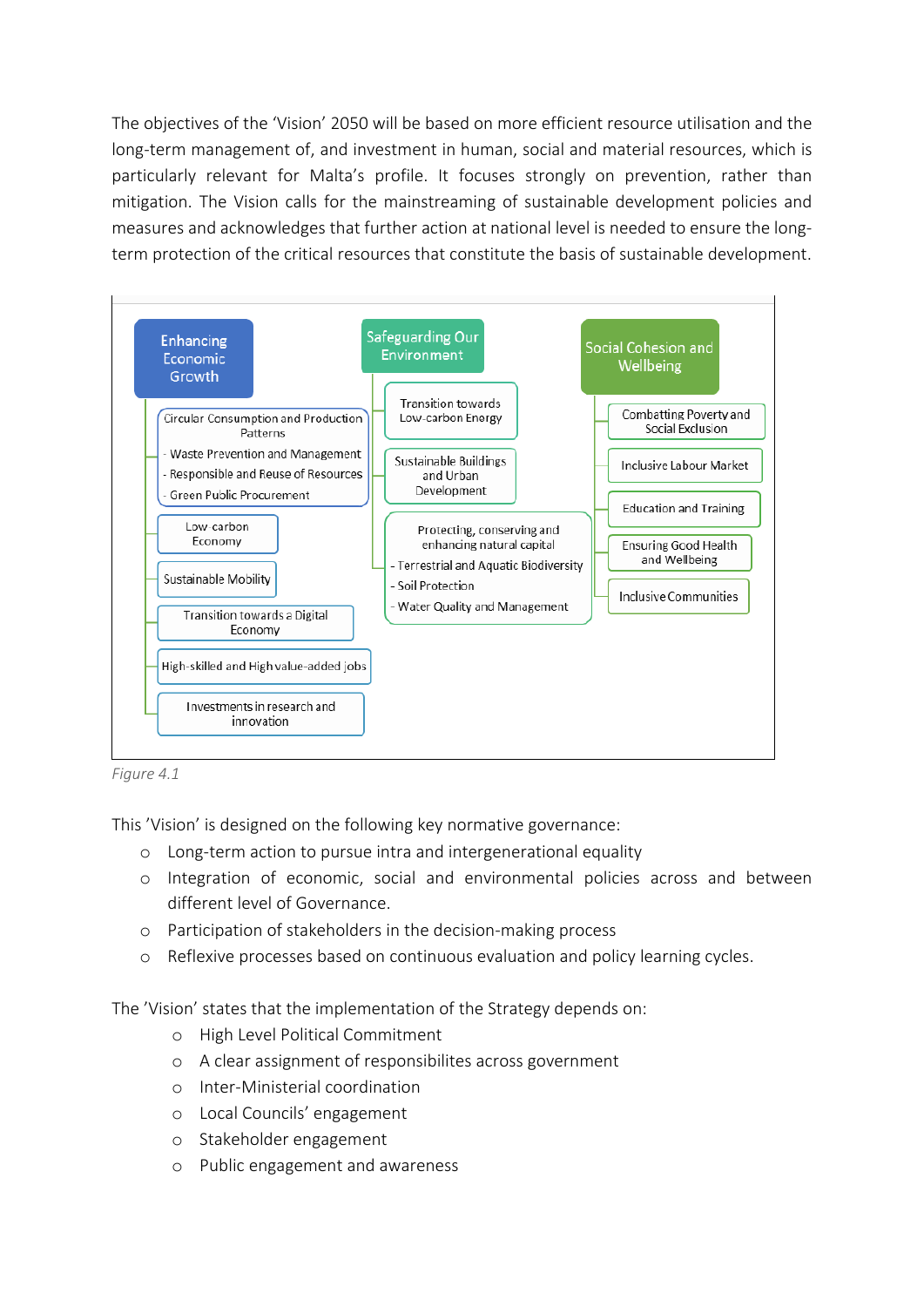The 'Vision' also states that the sustainability of finances is crucial for achieving the goals and identifies the following principles underlying the economic models through which the Strategy will operate:

- o Sustainable consumption and production models in order to schieve a circular economy
- o The transition towards a low-carbon-emission economy
- o Sustainable mobility
- o The transition towards a digital economy
- o The creation of high-skilled and high valued added jobs
- o Increased ivestments in research and innovation.

The following table outlines the future themes and principles for 2050, as listed in the 'Vision' directly related to SDG9 and SDG11 as the main SDGs under review in Beacon Project Outcome 2.

|                           |                                 | SDG <sub>9</sub>       | <b>SDG11</b>          |
|---------------------------|---------------------------------|------------------------|-----------------------|
| <b>THEME</b>              | <b>PRINCIPLES</b>               | Industry<br>Innovation | Sustainable<br>Cities |
|                           |                                 | and Infrastructure     | and Communities       |
| <b>Enhancing Economic</b> | Circular Consumption<br>and     |                        |                       |
| Growth                    | production Patterns             |                        |                       |
| <b>Enhancing Economic</b> | <b>Transition towards</b>       |                        |                       |
| Growth                    | a low-carbon                    |                        |                       |
|                           | emission economy                |                        |                       |
| <b>Enhancing Economic</b> | Sustainable Mobility            |                        |                       |
| Growth                    |                                 |                        |                       |
| <b>Enhancing Economic</b> | <b>Transition towards</b>       |                        |                       |
| Growth                    | a digital economy               |                        |                       |
| <b>Enhancing Economic</b> | Creation of more high-skilled   |                        |                       |
| Growth                    | and high value-added jobs       |                        |                       |
| <b>Enhancing Economic</b> | Increased<br>investment<br>in   |                        |                       |
| Growth                    | research and innovation         |                        |                       |
| Safeguarding our          | Transition<br>towards<br>$low-$ |                        |                       |
| environment               | carbon energy                   |                        |                       |
| Safeguarding our          | Sustainable<br>building<br>and  |                        |                       |
| environment               | urban development               |                        |                       |
| Social cohesion and       | Combating poverty and social    |                        |                       |
| wellbeing                 | exclusion                       |                        |                       |
| Social cohesion and       | inclusive<br>labour<br>Fair and |                        |                       |
| wellbeing                 | market                          |                        |                       |
| Social cohesion and       | High quality education and      |                        |                       |
| wellbeing                 | training                        |                        |                       |
| Social cohesion and       | Building safe and integrated    |                        |                       |
| wellbeing                 | communities                     |                        |                       |

*Table 4.1*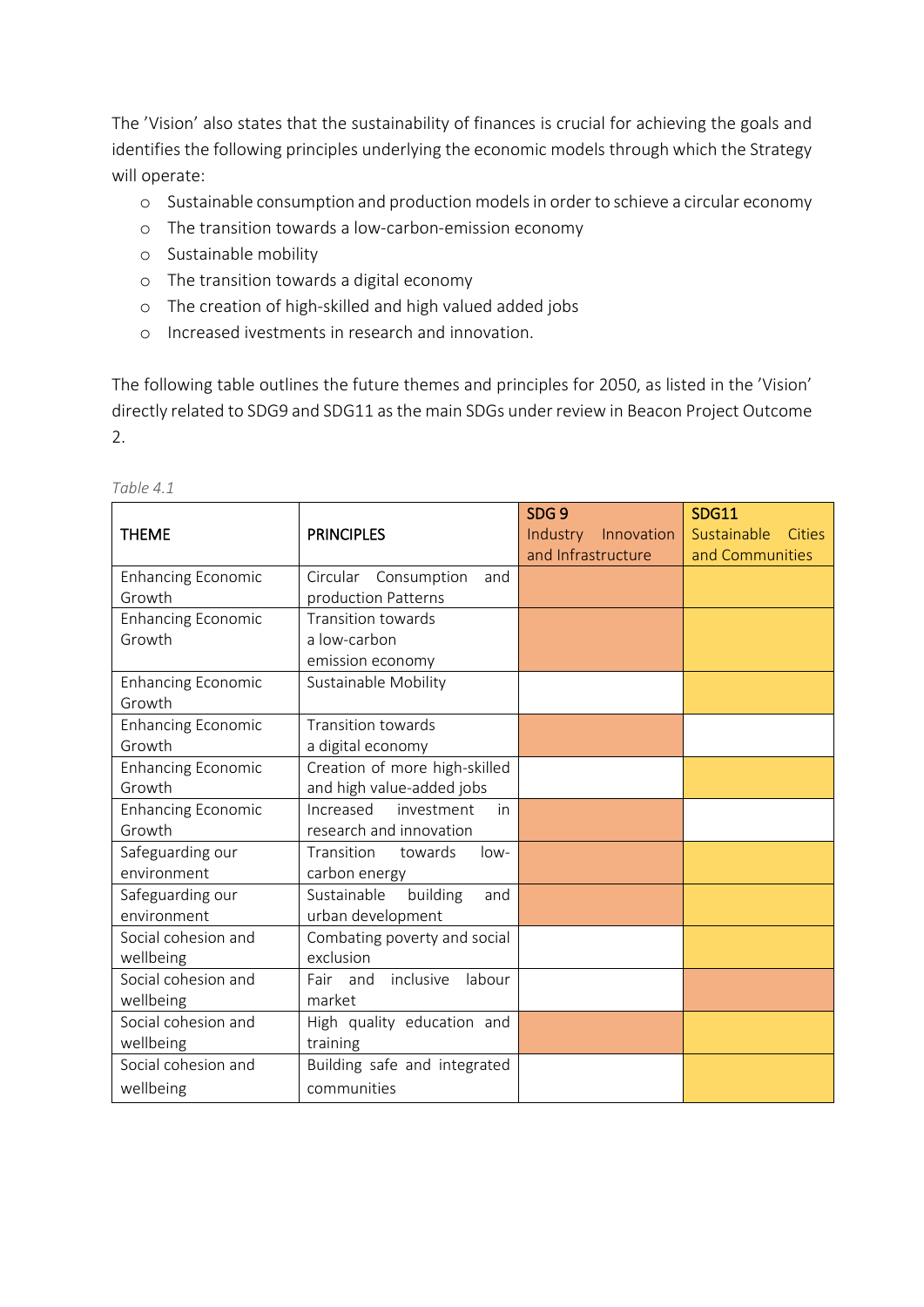The Sustainable Development Directorate within the Ministry for the Environment, Sustainable Development and Climate Change (MESDC) is the Competent Authority responsible for the implementation of the Sustainable Development Act. Amongst other responsibilities, the Sustainable Development Directorate is to ensure the development and implementation of Malta's Sustainable Development Strategy and to revise the said Strategy in line with national, EU and international developments.

The Maltese Government is committed to:

- o provide opportunities for meaningful participation and work in partnership with key stakeholders on sector-specific issues through public and sectoral consultations through the existing stakeholder engagement mechanisms.
- o Continue supporting organisations to make their own contributions in achieving the Goals of the Vision.
- o Increase public awareness to encourage more individuals and organisations to get involved in helping to achieve the Goals.

In view of this vision and approach as outlined above a Focal Point Network under the responsibility of MESDC has been set-up as a coordinating mechanism for sustainable development policy in Malta.

The Network involves the participation of a senior representative from each Government Ministry. The Network meets periodically to share information on progress or developments related to sustainable development in Malta. The Network serves also to create a mechanism of ownership across Government, ensuring that all Government Ministries are informed of developments in relation to sustainable development in general, and the 2030 Agenda in particular. It offers a forum for the exchange of information and is a much-needed network given the interlinkages that exist among the 17 SDGs and their associated targets, which so often overlap in the work of the respective Ministries. In this regard, the Network is a catalyst for closer cooperation among Government Ministries, leading to increased harmonisation across the public sector to move towards more sustainable development practices and filling in gaps.

Moreover, the Malta Development Bank (MDB) was set up in 2017 to support sustainable productive and viable operations suffering from market failures or where the market is unable or unwilling to accommodate such activities. This is particularly relevant to address SDG 9 and SDG 11 since the MDB is also engaged in:

- o sustaining competitiveness by investment in innovation, skills, knowledge-generation and technology;
- o supporting infrastructure development of regional or national importance;
- o supporting clean energy and energy efficiency projects, sustainable transport, and water resources (Greener Economy)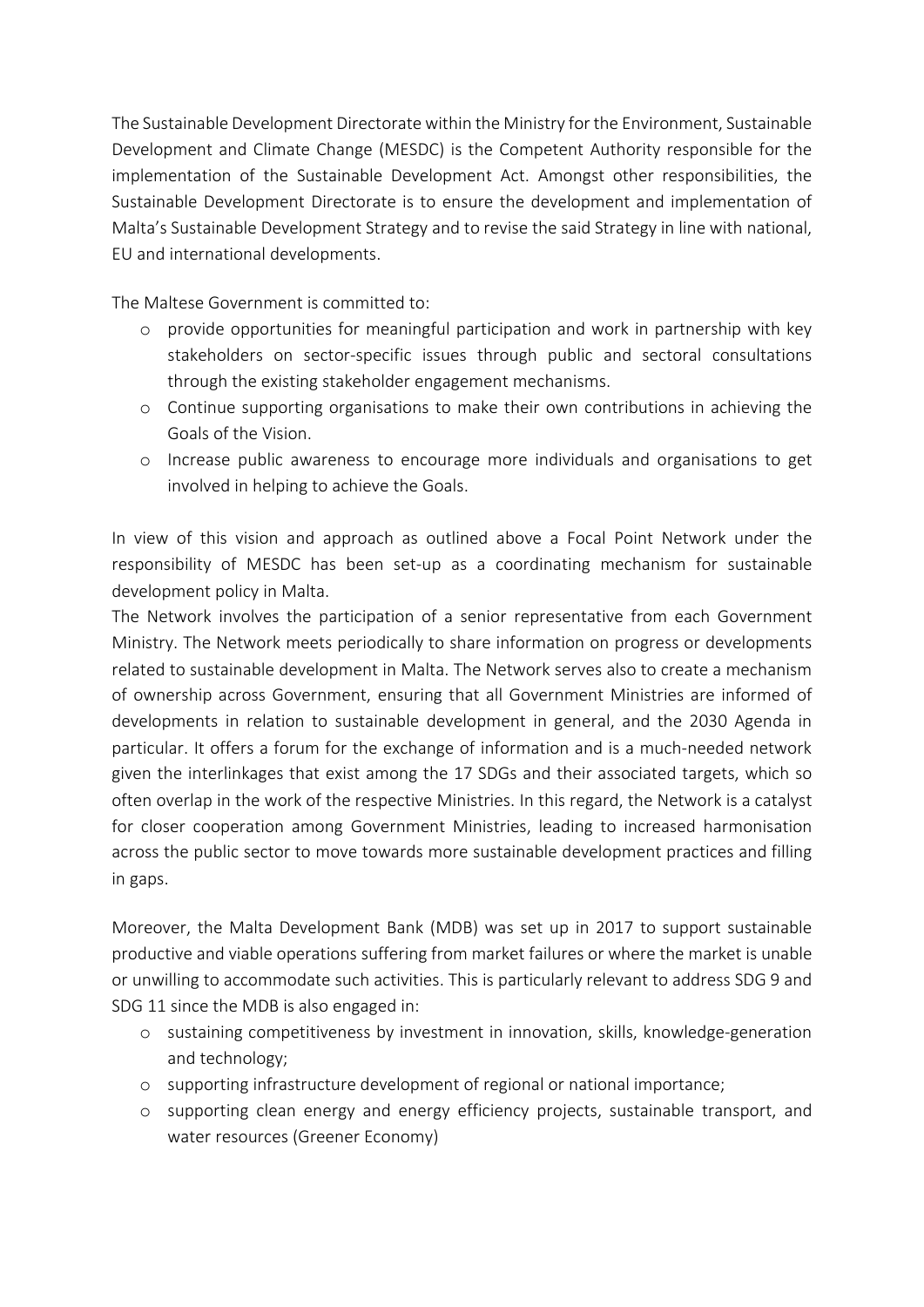o supporting socially-oriented initiatives and social enterprises operating community services in such sectors as education, health, and housing (Community Services)

The entity responsible to manage the data to track the progress in addressing the SDGs is the National Statistics Office (NSO). 45% of Malta-related statistics are produced in line, or similar, to the methodologies prepared by the UN Statistics Division, international organisations and custodian agencies in charge of the monitoring of the SDGs. 18% of SDIs are covered with other statistical information that can be used as proxies to the official SDI framework. 37% of the SDIs framework are not addressed, directly or indirectly, with existing data.

Chart 4.1 below indicates the data available for the SDIs for all the SDGs. The data for SDGs 9 and 11 are highlighted.





# 4.2.2 Reflections on Goal 9 – nationally and in coastal zones if applicable with a focus on opportunities and constraints of meeting the goal's targets

SDG 9 looks at sustainable industrialization through innovation and resilient infrastructure that promotes inclusion.

Chart D: Number of UN SDIs presented in line with the UN SDI methodologies, number of UN SDIs presented replaced by proxy indicators, and number of UN SDIs for which data is not available per SDG: NSOI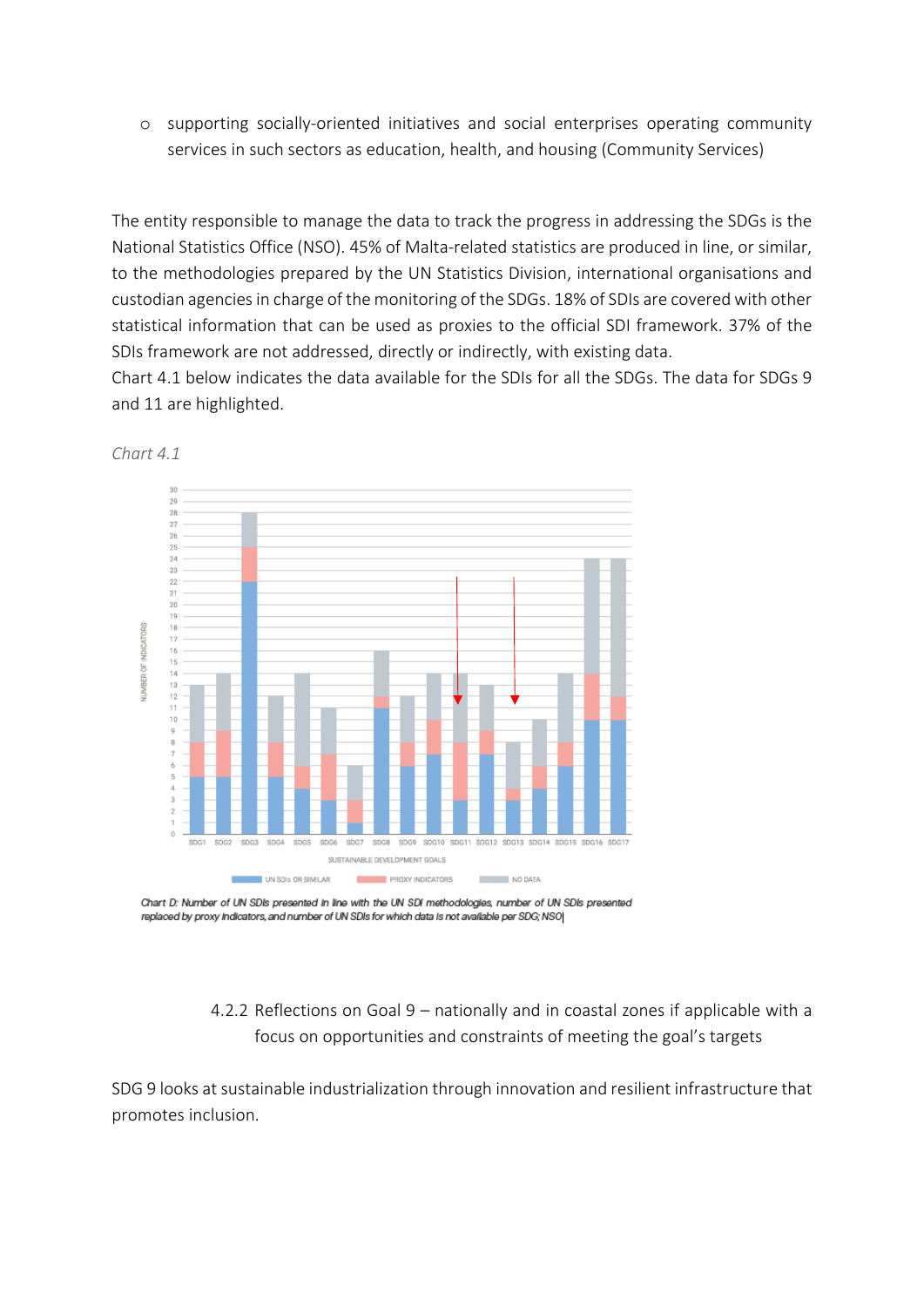The document publishing the statistical development of Malta for 2021 relates economic growth, social development and climate action with investments in infrastructure, sustainable industrial development and technological progress.

One of the targets of SDG 9 is to develop quality, reliable, sustainable, and resilient infrastructure, including regional and transborder infrastructure, to support economic development and human well-being, with a focus on affordable and equitable access for all. Transborder infrastructure development in a small island state as Malta is best captured by passenger and freight volumes.

- o In 2019 the total cruise passenger traffic was 900,387, an increase of 83.3% from the total cruise passenger traffic in 2010.
- o Sea traffic between Malta and Gozo has also increased by 46.8%, between 2010 and 2019.
- o Passenger movement by air increased by 121.5% in the same period.
- o The tonnage of freight cargo unloaded in Malta in 2019 was 2.6% less than the cargo unloaded in 2010.
- o The cargo loaded in Malta decreased by 45.2% between 2010 and 2019.
- o Mail and cargo movement by air increased 44.3% and 6.6% respectively in the same period.
- o The Government expenditure on road infrastructure in 2010 amounted to approximately 25 million euro. By 2019, the amount increased to nearly 121.5 million euro.

The targets of SDG 9 seek to promote inclusive and sustainable industrialisation by significantly raising the industry's share of employment and gross domestic product.

Sustainable industry in developed countries is expecting to reduce labour in manufacturing as part of cost-cutting measures, to promote more capital-intensive industries, or a shift to services industries. In fact, the contribution of manufacturing industry in total employment in Malta has declined by 4.1 percentage points, from 15.2% in 2010 to 11.1% in 2019.

One cannot ignore also that manufacturing industries are generally improving their emission intensity as countries move to higher levels of industrialisation, which are further through structural changes, greener technologies, and product diversification in manufacturing. In 2010, the ratio of CO2 emissions (in Kg of CO2) per 1 Euro of output was 0.34. By 2019, the ratio decreased by 61.8% for a ratio of 0.13, meaning that less CO2 is being emitted for 1 Euro of output.

In 2017, Malta Enterprise and the Energy and Water Agency launched an initiative to assist businesses with an annual electricity consumption in the range of 10,000-75,000KWh to carry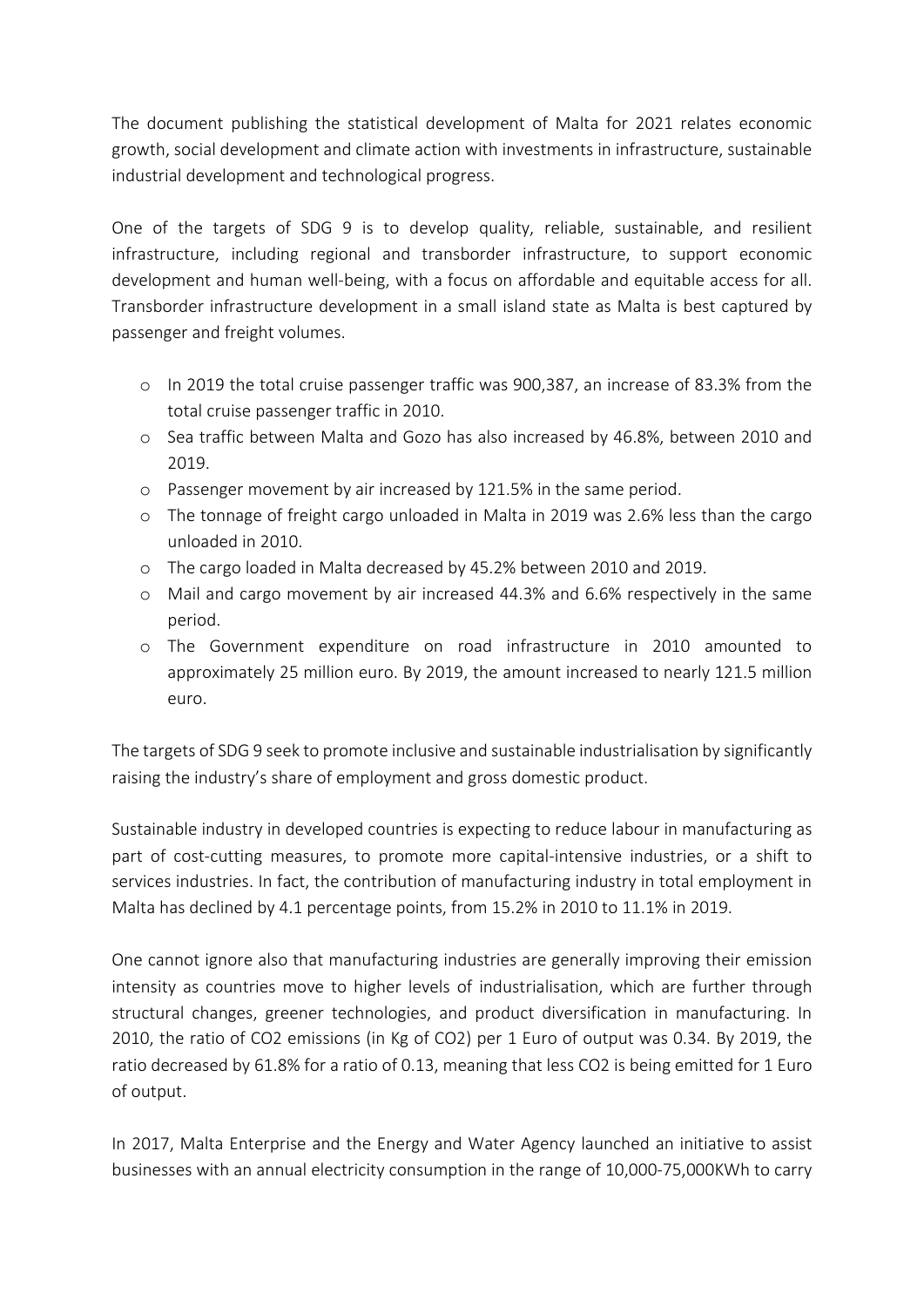out an Energy Audit. Beneficiaries receive support to identify solutions for better energy efficiency, to reduce operational costs through energy savings. Furthermore, the Energy and Water Agency and the Malta Business Bureau have launched a scheme encouraging enterprises to enter into a voluntary agreement to implement various energy efficient measures.

Another initiative to promote sustainable development among enterprises is the establishment of the Sustainable Enterprise Award, which was set up in 2015. The Award rewards Maltese enterprises, in particular micro, small, and medium-sized enterprises (MSMEs), or foreign enterprises operating in Malta, for their efforts to change their practices, with the aim of increasing economic, social, and environmental sustainability.

Moreover, industrial development generally entails a structural transition from resource-based and low- technology activities to Medium and High-Tech (MHT) activities. For Malta, in 2019 the proportion was that of 2.1%, a decrease of 3.9 percentage points from the proportion of 6% registered in 2010.

One of the aims of SDG 9 is to enhance scientific research by encouraging innovation and substantially increasing the number of research and development workers.

Since 2010, the number of researchers in Malta increased by 60.0% to a total of 939 in 2019. The percentage of GDP towards expenditure on research and development in 2019 amounted to 0.59%, similar to 0.59% registered in 2010. Moreover, the total yearly number of applications by Maltese inhabitants to protect their inventions in Europe, filed with the European Patent Office, has increased from 31 applications in 2010 to 65 applications in 2020.

The 'Vision' states that Government will continue to ensure that research is supported in strategically important areas that have impact for the economy and for society. This includes research that has direct relevance for the enterprise base, and meets the needs of society including improving the quality of our public services; protecting the environment, our natural resources and the climate; and ensuring food security and sustainability of energy supply.

Government will further simplify and streamline support and funding opportunities and make them more easily accessible to encourage greater engagement in research and innovation by both Maltese and foreign owned enterprises, including SMEs and largescale enterprises.

The areas of Research developed during the past years have focused in particular on key themes to address the critical issues arising in the Maltese islands namely: Waste and resources; Coastal vulnerabilities; Transportation and Infrastrcuture.

In this regard research at the University of Malta has focused on action which can directly adddress short term and longer term solutions to strengthen sustainability within the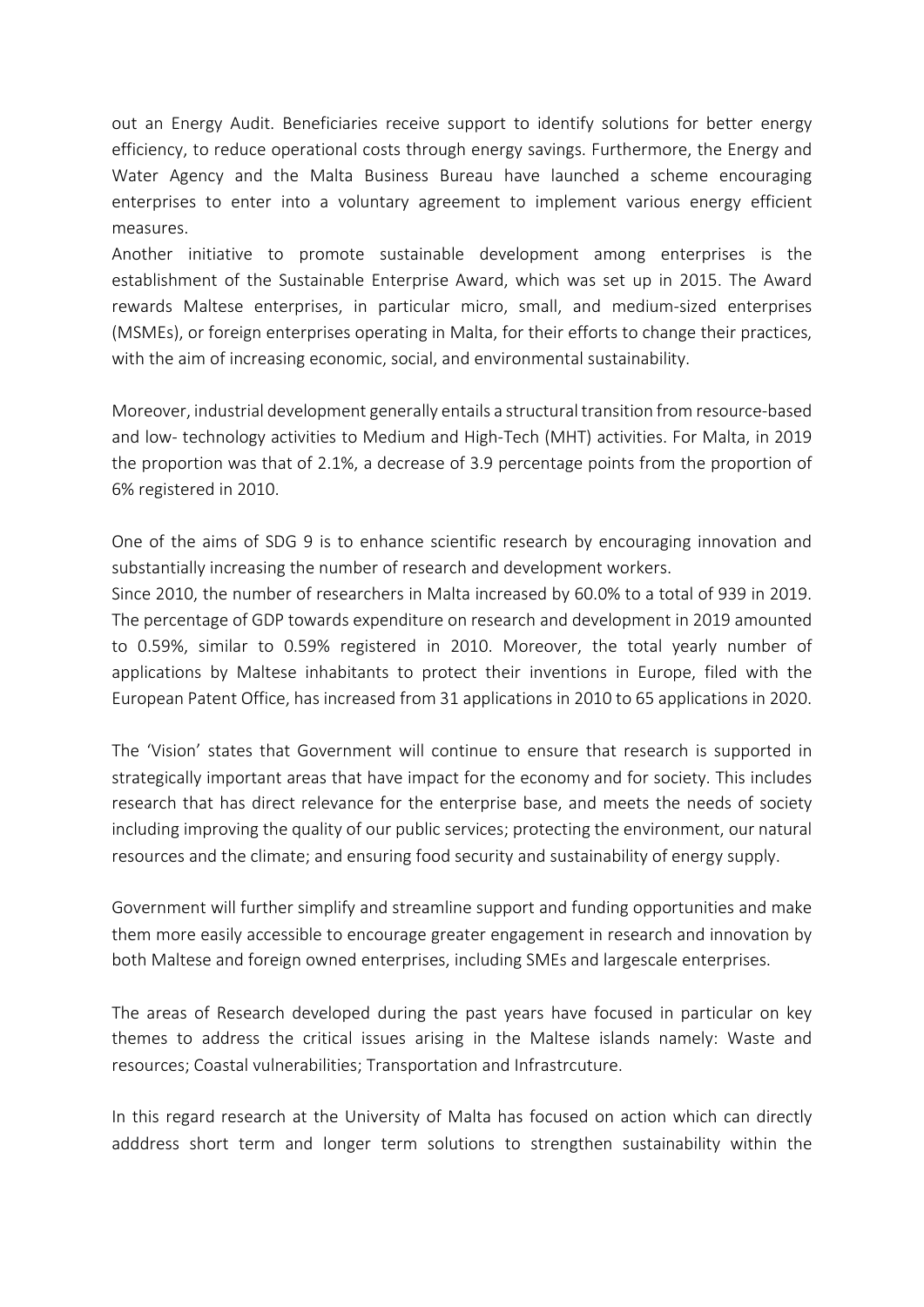construction sector in particular whilst also addresing the reislience of the built environment. This has been achieved through key innovation including:

- Development of a Sustainability assessment tool adapted for the Mediterranean region for the assessment of buildings and Urban areas.
- Development of low impact materials with a high performance for the construction industry.
- The developemnt of deconstruciton and waste classification standards for the recycling of waste for construction applications, therefore reducing on the consumption of new resources whilst reducing on the volumes of C&D and Excavation waste generated.
- Engineered materials based on waste including recycled aggregate, engineered blocks and reconstituted products.
- The developemnt of concrete based on supplementary cementitious materials and geopolymer concrrete with a lower carbon footprint.
- The developemnt of high performance materials for highly aggressive enviroments including coastal environments, for coastal infrastructure.
- The development of structural health amd durability monitoring systems for smart infrastructures including harbour structures, breakwaters, reservoirs, bridges.
- Innovation in the reapair and strenghtening of structures exposed to highly aggressive enviornments.
- The durability assessment of structures and life-time performance assessment with a view to Climate change.
- Heritage structures on the coast vulnerable to climate change.

These areas also promote a green economy and green jobs whilst relying on the need of new skills in the industry.

The assessment of SDG 9 is reflected in Table 4.2 below. The targets related to SDG 9, for which statistics are not available, are not listed in the table and therefore a complete picture of Malta's implementation towards the achievement of SDG 9 is not possible<sup>[8](#page-17-0)</sup>.

<span id="page-17-0"></span><sup>8</sup> https://nso.gov.mt/en/nso/Media/Salient-Points-of-Publications/Documents/2021/SDG%202021/SDG-2021.pdf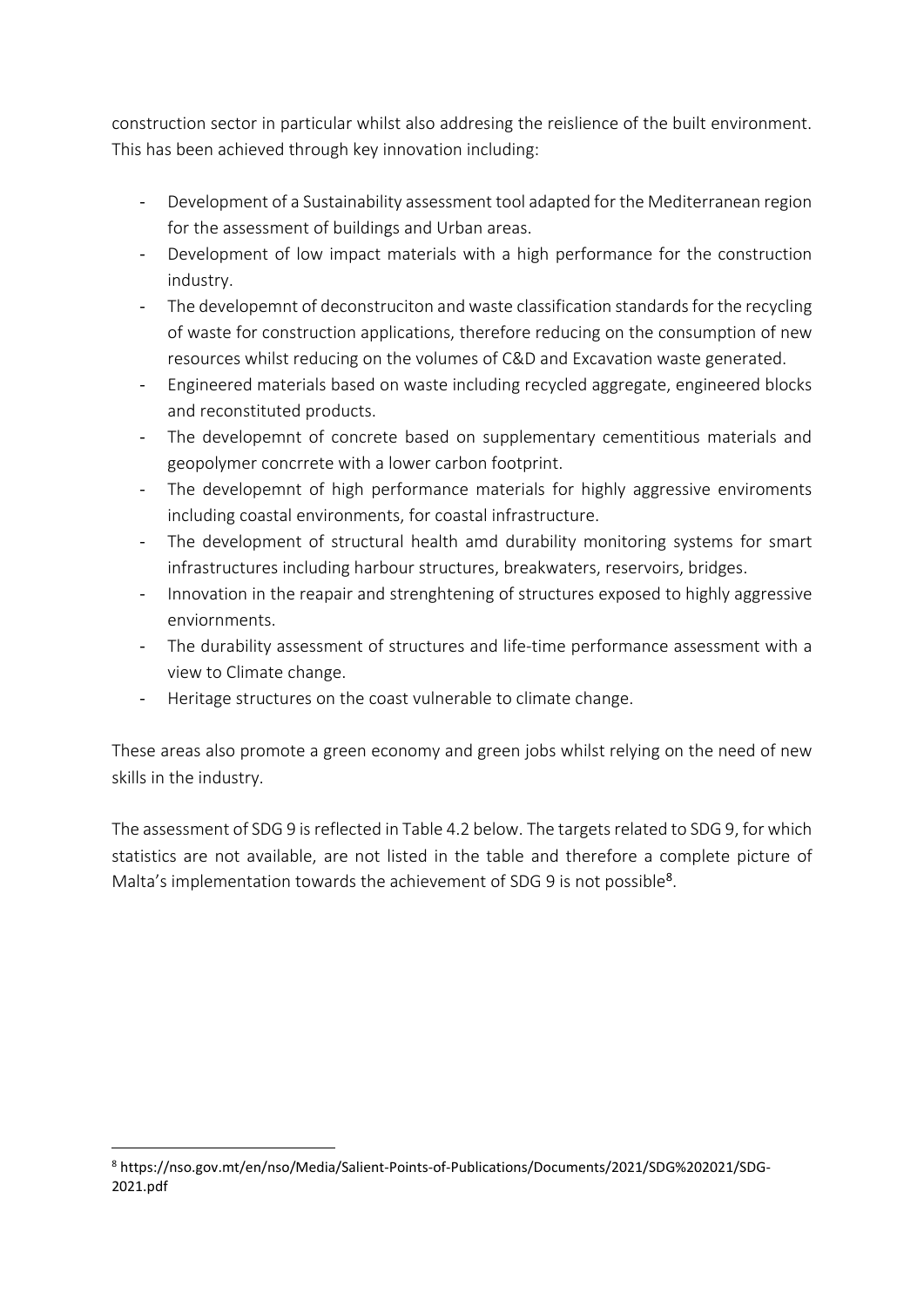*Table 4.2*

| <b>TARGET</b><br>NO. | <b>TARGET</b>                                                                                                                                                                                                                                                                                                                      | <b>DATA USED</b>                                                                   | <b>ASSESSMENT</b> |
|----------------------|------------------------------------------------------------------------------------------------------------------------------------------------------------------------------------------------------------------------------------------------------------------------------------------------------------------------------------|------------------------------------------------------------------------------------|-------------------|
| 9.1                  | Develop quality, reliable, sustainable<br>and resilient infrastructure, including                                                                                                                                                                                                                                                  | Tonnage of cargo unloaded<br>and loaded in Malta                                   | Worsening         |
|                      | regional and transborder infrastructure,<br>to support economic development and                                                                                                                                                                                                                                                    | Mail and cargo movement by<br>air                                                  | Improvement       |
|                      | human well-being, with a focus on<br>affordable and equitable access for all                                                                                                                                                                                                                                                       | Passenger movements by air                                                         | Improvement       |
|                      |                                                                                                                                                                                                                                                                                                                                    | Total cruise passenger traffic                                                     | Improvement       |
|                      |                                                                                                                                                                                                                                                                                                                                    | Number of passengers<br>travelling between Malta and<br>Gozo                       | Improvement       |
|                      |                                                                                                                                                                                                                                                                                                                                    | Government expenditure on<br>road infrastructure                                   | Improvement       |
| 9.2                  | Promote inclusive and sustainable<br>industrialization and, by 2030,                                                                                                                                                                                                                                                               | Manufacturing value added as<br>a proportion of GDP                                | Worsening         |
|                      | significantly raise industry's share of<br>employment and gross domestic<br>product, in line with national<br>circumstances, and double its share in<br>least developed countries                                                                                                                                                  | Manufacturing employment as<br>a proportion of total<br>employment                 | Worsening         |
| 9.4                  | By 2030, upgrade infrastructure and<br>retrofit industries to make them<br>sustainable, with increased resource-<br>use efficiency and greater adoption of<br>clean and environmentally sound<br>technologies and industrial processes,<br>with all countries taking action in<br>accordance with their respective<br>capabilities | Kg of CO <sub>2</sub> emissions per Euro                                           | Improvement       |
| 9.5                  | Enhance scientific research, upgrade the<br>technological capabilities of industrial                                                                                                                                                                                                                                               | Total expenditure on research<br>and development                                   | Improvement       |
|                      | sectors in all countries, in particular<br>developing countries, including, by                                                                                                                                                                                                                                                     | Percentage of GDP in research<br>and development expenditure                       | No Change         |
|                      | 2030, encouraging innovation and<br>substantially increasing the number of                                                                                                                                                                                                                                                         | Number of researchers                                                              | Improvement       |
|                      | research and development workers per<br>1 million people and public and private                                                                                                                                                                                                                                                    | Researchers per million<br>inhabitants                                             | Improvement       |
|                      | research and development spending                                                                                                                                                                                                                                                                                                  | Applications filed with the<br>European Patent Office                              | Improvement       |
| 9.b.1                | Support domestic technology<br>development, research and innovation<br>in developing countries, including by<br>ensuring a conducive policy<br>environment for, inter alia, industrial<br>diversification and value addition to<br>commodities                                                                                     | Proportion of medium and<br>high-tech industry value added<br>in total value added | Worsening         |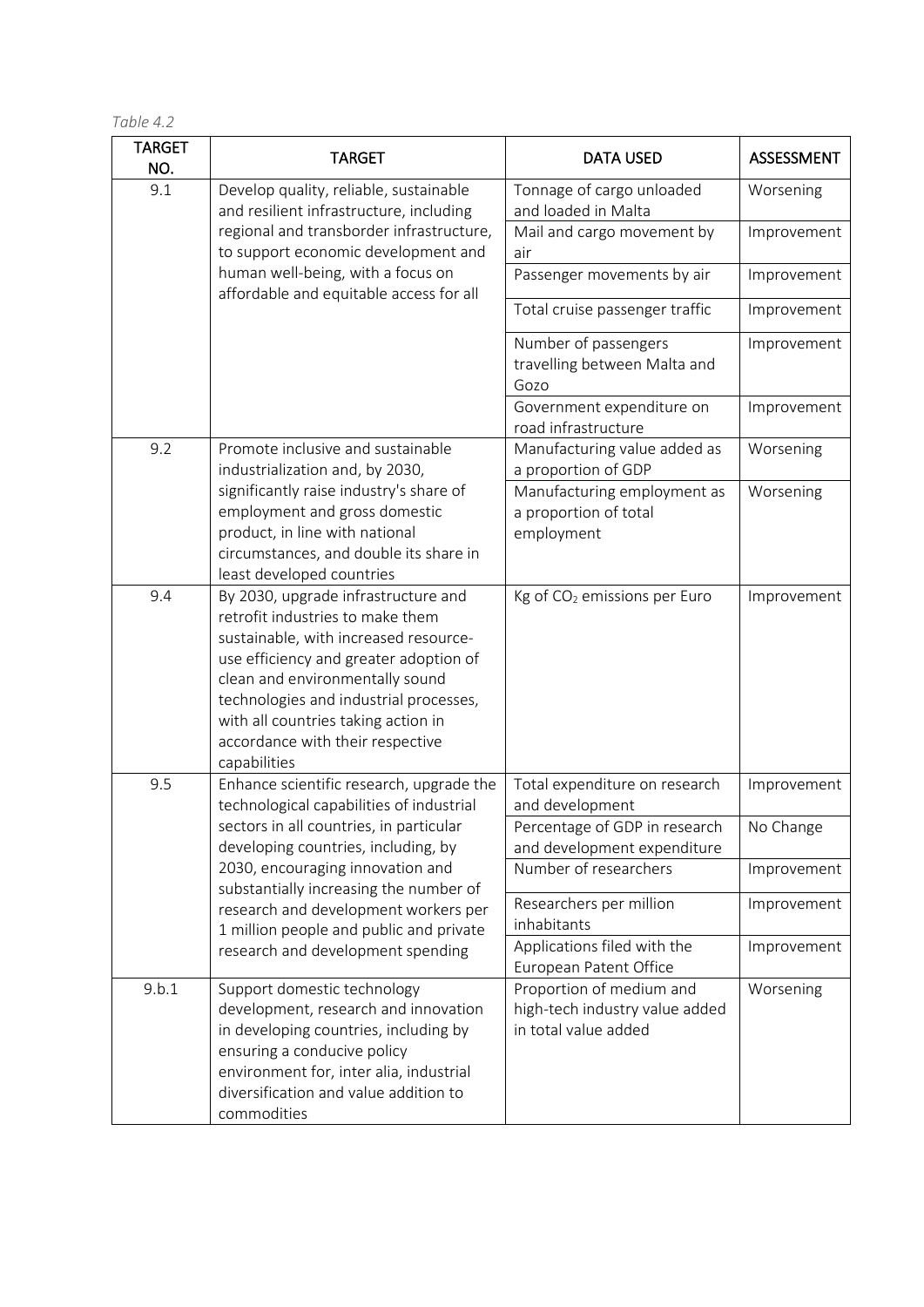### 4.2.3 Reflections on Goal 11 - nationally and in coastal zones if applicable with a focus on Opportunities and constraints of meeting the goal's targets

SDG 11 aims to renew and plan cities and other human settlements so that they offer opportunities for all, while improving resource use and reducing environmental impacts. Sustainable urban development requires urban planning, transport systems, sanitation and waste management, investment in societal networking, and capacity-building. Through a sustainable approach, urban areas should be designed as spaces where all citizens live a decent quality of life and form part of the city's productive dynamic, creating shared prosperity and social stability without harming the environment<sup>9</sup>.

The urban population for Malta is taken to be the inhabitants of cities, towns and suburbs. In 2019, the urban population was 501,872—97.5% of the entire population residing in Malta. Since 2010, the urban population increased by 24.2%, while the percentage of urban population from total population remained approximately 97%

The percentage of developed land and the developed land per capita are used as indicators to monitor land consumption in relation to population growth. In 2019, the percentage of developed land in Malta was that of 33.6%; an increase from 24.7% in 2000. The developed land in 2019 stood at 206 m2 per capita; approximately 7 m2 per capita more than the developed land per capita estimated in 2000, and 27 m2 less than the developed land per capita estimated in 2010. The percentage of artificial land in Malta was the highest in the European Union, whilst the settlement area per capita was the lowest.

Studies carried out by the Planning Authority [the only planning agency in Malta] in 2010 and 2016 estimate that in the period 2010–2016, the amount of vacant land available for residential development decreased by 19.1%. Taking into consideration the total population of Malta in 2010 and 2016, the vacant land earmarked for residential development decreased from 7.45 m2 per capita in 2010 to 5.43 m2 per capita in 2016. In 2016, approximately 63% of the uncommitted footprint was reserved for residential development while the remaining percentage was allocated for various other uses, some of which however also included a residential component.

The percentage of developed land in Malta is increasing while the developed land per capita is decreasing. This could mean either that land use for new development is not in sync with real development needs to cater for population growth, or the height of buildings in Malta is increasing and therefore land take- up is reduced. Increasing the development zone boundaries to allow for more development in Malta is not sustainable given the geographical limitations of being an island. Also, increasing height of buildings for less land take-up may cause overdevelopment and add strain on existing infrastructure. Sustainable urbanisation needs to take into account all these elements<sup>10</sup>.

 $\alpha$ 

<span id="page-19-0"></span>https://meae.gov.mt/en/Public\_Consultations/MSDEC/Documents/Malta's%20Sustainable%20Development% 20Vision%20for%202050.pdf

<span id="page-19-1"></span> $10$  [ibid]

https://meae.gov.mt/en/Public\_Consultations/MSDEC/Documents/Malta's%20Sustainable%20Development% 20Vision%20for%202050.pdf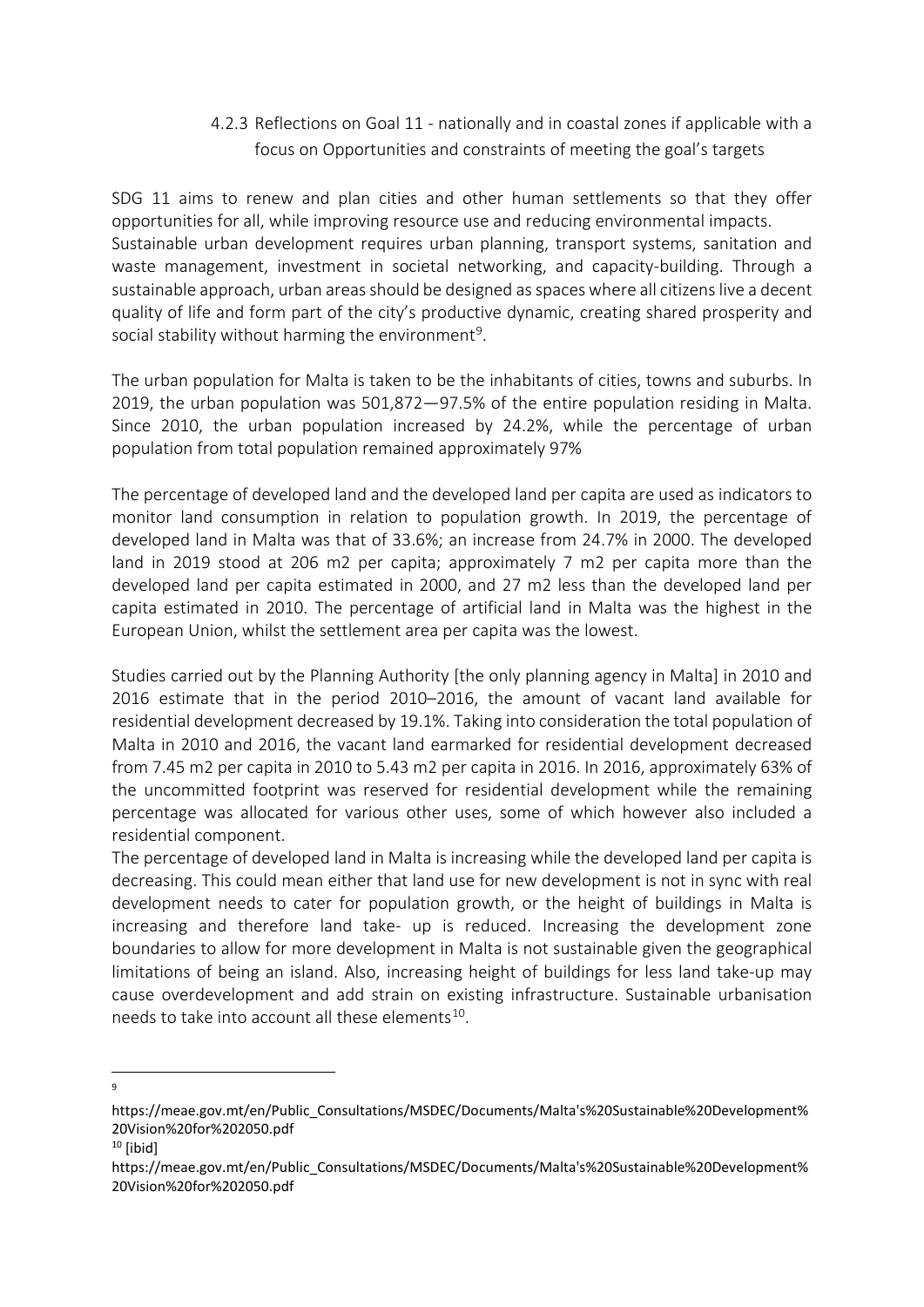One of the challenges of urbanisation globally has been the provision of adequate housing that people can afford. The UN-Habitat City Prosperity Initiative reveals that inadequate housing has negative effects on several other dimensions of urban prosperity. Urban contexts with below average housing conditions experience poorer equity and inclusion, reduced urban safety and livelihood opportunities, and have neglected connectivity and provision of public space. Inadequate housing thus remains a global urban sustainability challenge but also a development opportunity

Overcrowding in Malta is measured by means of the EU Statistics on Income and Living Conditions (SILC) Survey. A person is considered to be living in an overcrowded household if the house does not have at least one room for the entire household as well as a room for a couple, for each single person above 18, for a pair of teenagers (12 to 17 years of age) of the same sex, for each teenager of different sex and for a pair of children (under 12 years of age). In 2019, the overcrowding rate in Malta stood at 3.7%, 0.3 percentage points less than the overcrowding rate in 2010.

The EU-SILC also measures the percentage of persons in the total population who are materially deprived for the 'housing' dimension, based on the dwelling problems: (a) leaking roof / damp walls / floors / foundation or rot in window frames; (b) accommodation too dark; (c) no bath/shower; (d) no indoor flushing toilet for sole use of the household. In 2019, 15.2% of Maltese households were considered to be materially deprived from a housing dimension on one or more of the four criteria mentioned above. Also, 10% of persons indicated that their dwelling was too dark, and 7.6% indicated that they lived in houses with moisture damages. Since 2010, the rate of the population living in dwellings without sufficient natural light increased by 2.6 percentage points, however the rate of the population considered to be materially deprived (housing) and the rate of the population living in dwellings with moisture damages decreased by 1.7 percentage points and 4.5 percentage points respectively<sup>11</sup>.

An important aspect in urban areas is transportation, since the transportation system is a critical enabler of economic activities and social inclusion. The overarching aim of SDG 11 target is to move towards easing the reliance on the private means of transportation, improving access to areas having a high proportion of transport disadvantaged groups and reducing the need for mobility, both in terms of the number of trips and the distances travelled. The target also aims to address the 'externalities' associated with transport in terms of greenhouse gas emissions, air quality, traffic congestion and road traffic accidents.

In Malta, all buses used by the public transport system are of the low floor type, making these vehicles fully accessible to persons with mobility impairments. Moreover, all buses have specifically designated seating for persons with mobility impairments, pregnant women, the elderly and persons carrying young children.

Moreover, as from October 2022 the 'Government Free Travel Scheme' which to date include children under the age of 14, adolescents aged between 14 and 20, students aged 21 years and above, commuters aged 70 and above, and disabled persons, will be extended to the whole population.

<span id="page-20-0"></span> $11$  [ibid]

https://meae.gov.mt/en/Public\_Consultations/MSDEC/Documents/Malta's%20Sustainable%20Development% 20Vision%20for%202050.pdf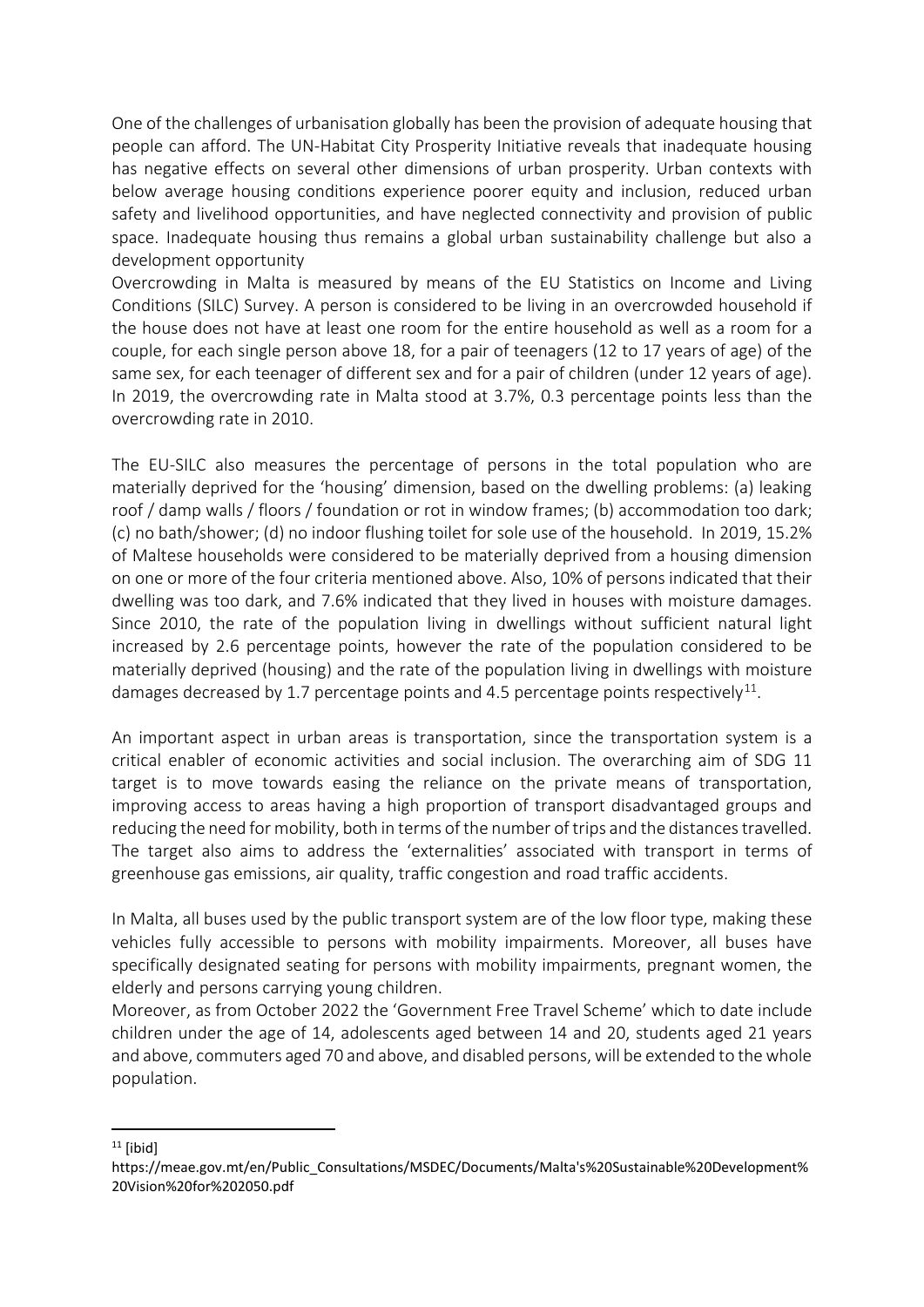In the period 2010–2019, the use of public transport in Malta increased by 83.6%, however, the number of newly licensed passenger cars (new and used) also increased by 38.8% in the same period. During the period 2010–2019, the ratio between newly licensed cars and passenger cars scrapped or exported was generally always in favour of newly licensed cars.

The strategic goals which aim to improve transport accessibility and mobility in Malta are: - Easy access to daily facilities: there is a need to work in parallel with spatial planning strategies in order to make walking the obvious choice for short trips to daily facilities and to increase cycling within urban areas for short trips.

- Convenient and reliable journey times: This concerns travelling to locations which are not normally within walking distance, such as work, hospitals, and occasional leisure. Congestion must be reduced through the increased use of other transportation modes and by exploring whether new forms of transportation are required to achieve this outcome.

- Ensuring equitable and sustainable approach to all transport modes: Malta must move towards facilitating inter-modal travel. Walking and cycling need to form an integral part of urban mobility and infrastructure design. Public Transport needs to be prioritised so that it is not subject to general levels of congestion.

- Management of freight and urban logistics: there is potential to improve urban logistics operations and services.

Measures are being taken to encourage the use of scheduled public transport. These include the launch of a mobile application and an upgraded Journey Planner

As from 1st January 2016, following training, car drivers can drive selected motorcycles without the need of a separate licence. The measure aims to encourage drivers to use smaller and more fuel-efficient modes of transport. Since the introduction of the measure, 1,716 drivers have been certified, 940 of which have registered a motorcycle in this category.

Infrastructure project interventions are currently in process and others have been completed with the aim of addressing traffic congestion by addressing bottlenecks and using tidal traffic systems.

The fatalities caused by road traffic accidents, including drivers and passengers of motorised vehicles and pedal cycles as well as pedestrians increased from a rate of 3.0 per 100,000 population in the period 2008–2010 to 3.7 per 100,000 population in the period 2017–2019. The Road Safety Strategy, published in 2014, sets out a 10-year plan for safer land transport systems with the aim of achieving 50% reduction in fatalities, 30% reduction in grievous injuries, and 20% reduction in slight injuries by 2024. The Road Safety Strategy embraces the basic concepts of Safety through Engineering.

It is important to note that the strategic noise mapping and the population exposure assessment carried out by the Environment and Resources Authority (ERA) indicate that the predominant source of noise exposure across Malta is from road traffic sources and this can also be linked to the steady increase in the number of daily registered vehicles on the roads. The results of the population exposure analysis of major roads noise mapping for Malta carried out in 2016 show that the exposure to noise from major roads has increased since the assessment in 2011.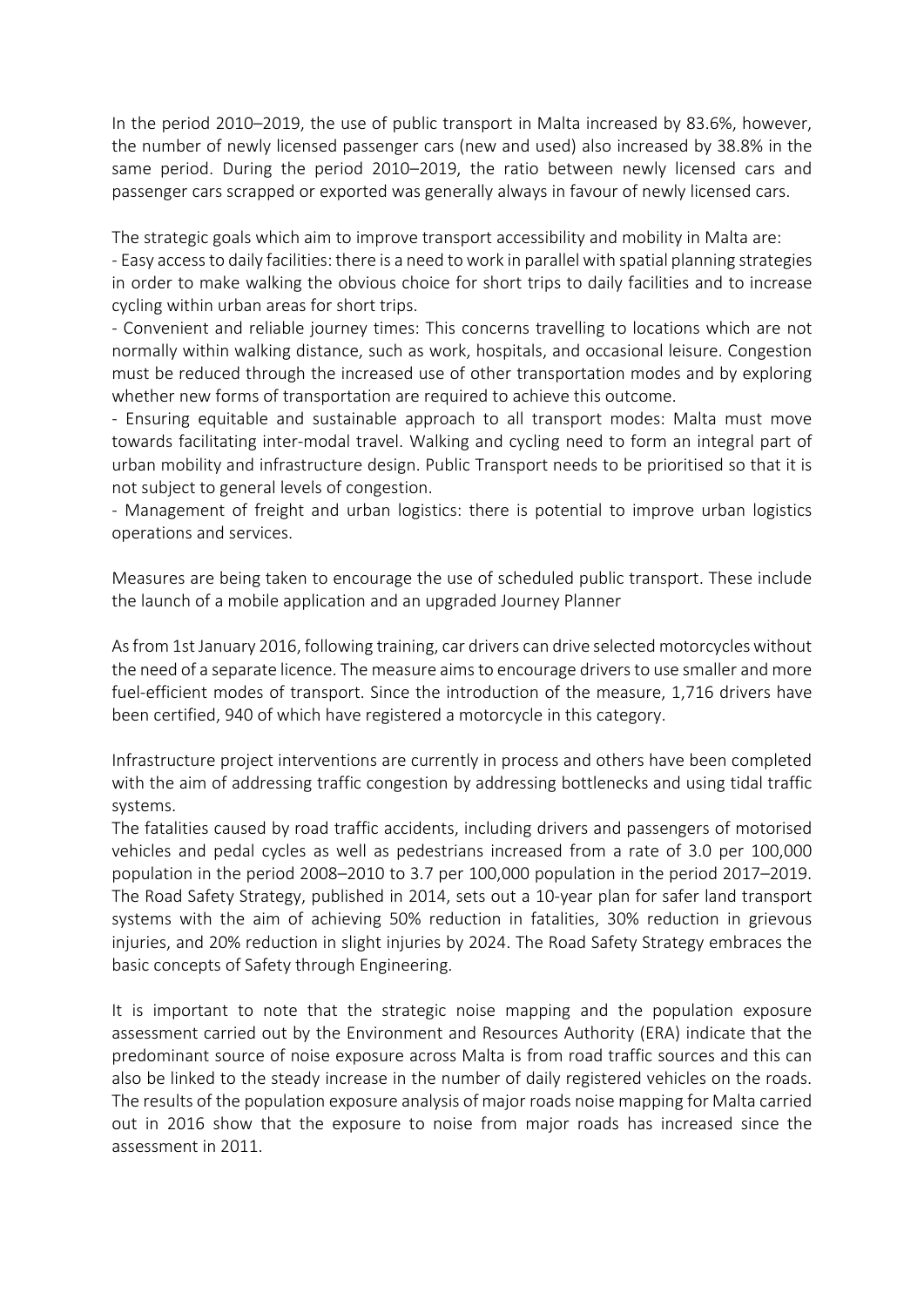Apart from noise pollution, urban dwellers are also affected by air pollution. Emissions from the combustion of gasoline, oil, diesel fuel or wood produce much of the PM2.5 as well as a significant proportion of PM10 pollution found in the atmosphere. PM10 is also emitted from non-exhaust traffic-related sources such as road abrasion, tyre and break wear, construction sites, landfills, and industrial sources. Furthermore, due to Malta's geographical location, PM10 concentrations also include natural contributions such as Saharan dust and sea salt.

The European Union has developed an extensive body of legislation which establishes healthbased standards and objectives for a number of pollutants present in the air, including for PM2.5 and PM10. The standards and objectives set for these two pollutants are: a yearly average of 25  $\mu$ g/m<sup>3</sup> for PM2.5 and a yearly average of 40  $\mu$ g/m<sup>3</sup> for PM10. Moreover, the World Health Organisation (WHO) guideline values, which are set for the protection of human health, are generally stricter than the comparable politically agreed EU standards. The limits set by WHO are a yearly average of 10  $\mu$ g/m<sup>3</sup> for PM2.5 and a yearly average of 20  $\mu$ g/m<sup>3</sup> for PM10.

The population weighted particulate matter annual average refers to the annual mean levels of PM in cities—that is the annual mean concentrations compared to the population within a city exposed to it. Annual mean concentrations considered for the calculation of the population weighted particulate matter annual average were obtained from the Environment and Resources Authority (ERA) urban background monitoring stations in Attard and Żejtun. In 2019, the population weighted PM2.5 and PM10 annual averages in Malta were 12.1  $\mu$ g/m<sup>3</sup> and 29.4  $\mu$ g/m<sup>3</sup> respectively. Both levels were slightly lower than the population weighted annual average calculated in 2010. During the period 2010–2019, the highest population weighted annual average level for PM2.5 was that of 14.2  $\mu$ g/m<sup>3</sup> measured in 2015, while the lowest was 10.4  $\mu$ g/m<sup>3</sup> in 2012. During the same period, the highest population weighted annual average for PM10 registered was 32.6 μg/m<sup>3</sup> in 2010 and the lowest level was 26.2 μg/m<sup>3</sup> in 2017.

As urbanisation and population growth will continue, it is expected that municipal solid waste generation will increase. Moreover, the higher the income level, the greater the amount of solid waste produced. In Malta, the municipal waste generated per capita in 2019 amounted to 679 Kg, an increase of 78 Kg per capita from the 601 Kg per capita measured in 2010.

In Malta, 100% of the municipal waste generated is collected by means of various services catering for recyclable waste, organic waste, waste electrical and electronic equipment (WEEE), batteries, bulky waste and residual waste—all this waste is eventually treated. In 2019, 352,018 tonnes of municipal waste were treated; 47.2% more that the waste treated in 2010. From all the waste treated, only a small proportion was recovered through material recycling, composting and digestion and energy recovery. In 2010, recovery amounted to 5.6% of the municipal waste treated while in 2019 the share of recovery stood at 8.9% .

Within the context of resource scarcity, land-use and rapid demographic shifts, the building industry has a key responsibility to provide essential infrastructure and urban solutions that meet basic human needs, support wellbeing, the movement of people and ideas, and deliver critical services, assets and goods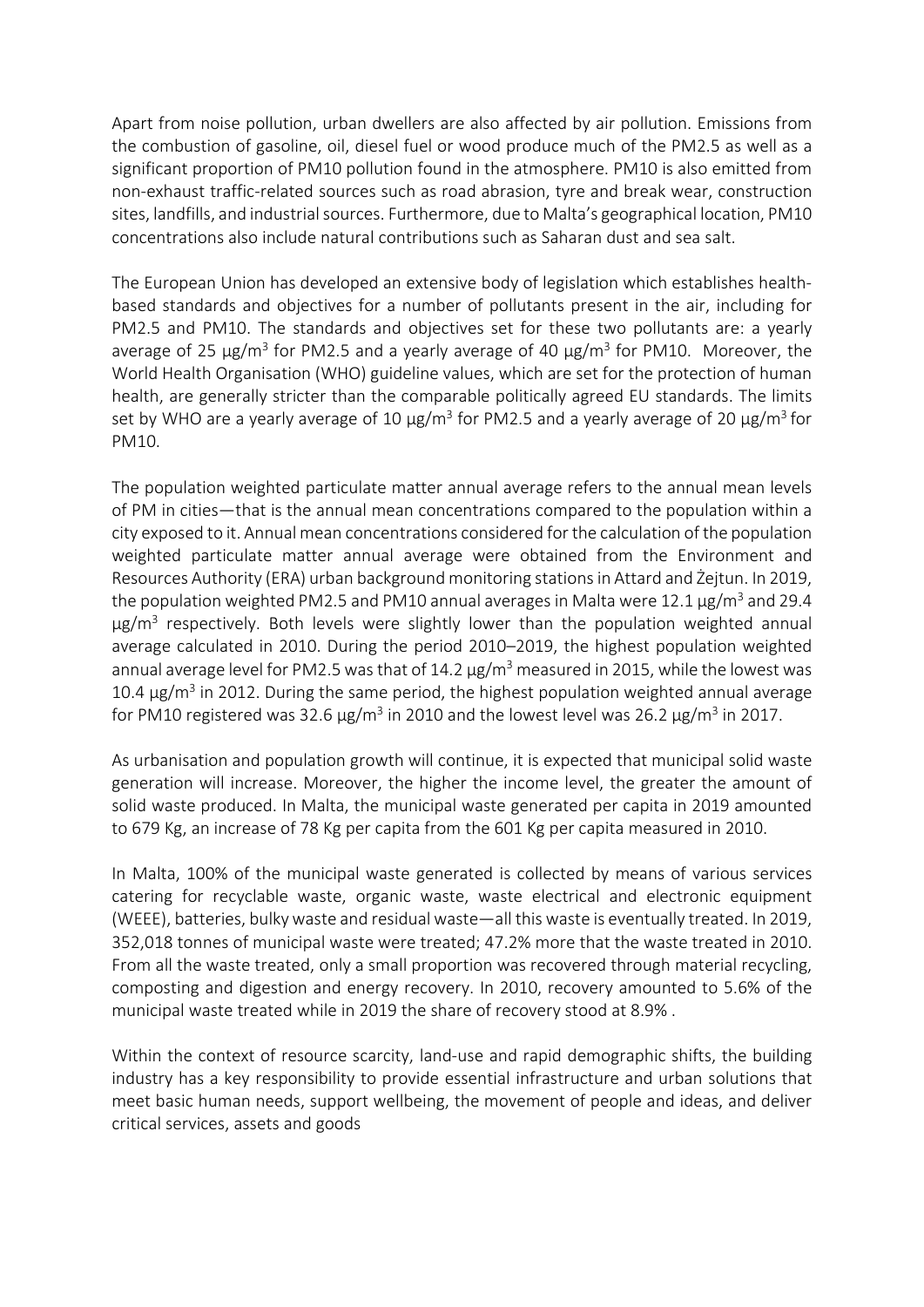The 'Vision' states that the Government role in sustainable buildings is crucial and central. Beyond providing the enabling regulatory framework and strategic plans for the sector, Government will:

• Further encourage public-private partnerships models focusing on research and experimental developments across the building's lifecycle – from its design to its operations stage.

• Establish rewards and penalties to enable the sector to deliver sustainable infrastructure.

• Provide innovative financing tools, including fiscal incentives and subsidies, that enable sustainable investments.

• Provide regular building audits to measure performance, identify improvement opportunities, and establish implementation priorities.

The 'Vision' outlines the underlying principles of how the targets will be addressed. No specific details on the strategy to reach these targets are provided.

So far the following policies and practices has been introduced: New buildings are to be built in line with minimum energy performance requirements, depending on the type of buildings. Renovated buildings will also follow the stipulated energy efficiency levels. Energy consuming services within buildings will comply to a set of standards, to ensure a minimum level of energy efficiency. A certificate has to be issued for verification. Heating and cooling equipment within buildings shall be periodically inspected to ensure that the equipment operates at optimum efficiency. An Energy Performance Certificate is issued for newly built, sold or rented buildings, and a national database of such certificates is kept.

One of the targets of SDG 11 seeks the strengthening of efforts to protect and safeguard the world's cultural and natural heritage. The financial efforts and actions made by public authorities alone or in partnership with civil society organisations and the private sector, to protect and safeguard Malta's cultural and natural heritage, have a direct impact in making human settlements more sustainable. This is even more so when these heritage assets generate employment and income as tourist attractions. An indicator about the extent of the efforts that are undertaken to protect Malta's cultural and natural heritage is the percentage of government spending on the protection of biodiversity and landscape and on cultural services.

In 2010, Government expenditure on the protection of biodiversity and landscape and on cultural services amounted to around €43 and €87 per capita, respectively. By 2019, expenditure per capita on the protection of biodiversity and landscape increased by 89.8% to around €81 per capita, and expenditure on cultural services increased by 110.2% to €183 per capita.

The strategy to protect and safeguard cultural heritage is carried out by:

- Identifying, designating, and managing areas, buildings, structures, sites, spaces, and species for protection and appreciation;

- Safeguarding protected areas;

- Re-appraising the value of the character, amenity, and distinctiveness of designated areas and site for their built heritage value;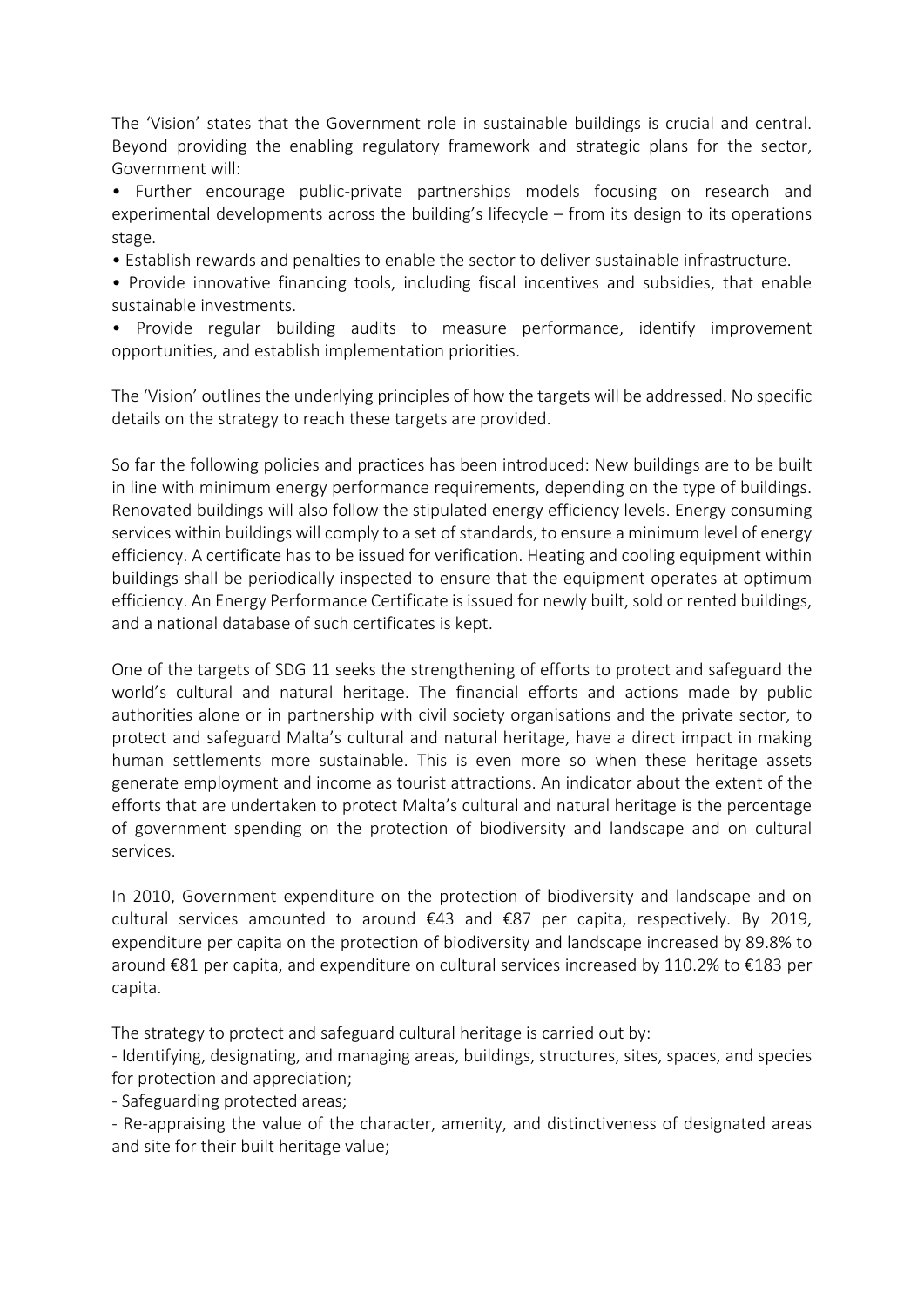- Restoration Grant Scheme for Grade 1 or Grade 2 Scheduled Buildings within Urban Conservation.

The implementation of this strategy is under the responsibility of the Planning Authority.

Safety is the foundation of any thriving neighbourhood and community. The EU-SILC also shows that in 2019, 13.6% of Malta's population had the perception of living in an area with crime, violence or vandalism; an increase from the percentage registered in 2010. The concept of 'fear of crime' is different from the prevalence of crime and it may even be largely independent from actual experience.

The perception of crime and the resulting fear of it is driven by a number of factors; such as the awareness of crime, public discussion, media exposure and personal circumstances. Yet, albeit the 'fear of crime' is based on perception, it is an important indicator about the health of neighbourhoods. A high level of fear can negatively influence well-being, heighten sensitivity on the ability to protect oneself, and thus lead to diminished trust and reduced contacts with the public and participation in public activities. This indicator is also linked to SDG 16 which deals with peace, justice and strong institutions.

The assessment of SDG 11 is reflected in Table xx below. The targets related to SDG 11, for which statistics are not available, are not listed in the table and therefore a complete picture of Malta's implementation towards the achievement of SDG 11 is not possible. In view of this, rather than assessing the implementations towards SDG 11 as a whole, the statistics in this chapter are being used to assess Malta's progress towards each individual target of SDG 11 for which statistics are available. The assessments are based on the trends identified in the period between the baseline, set in 2010 where possible, and 2019 or to the latest data available before 2019.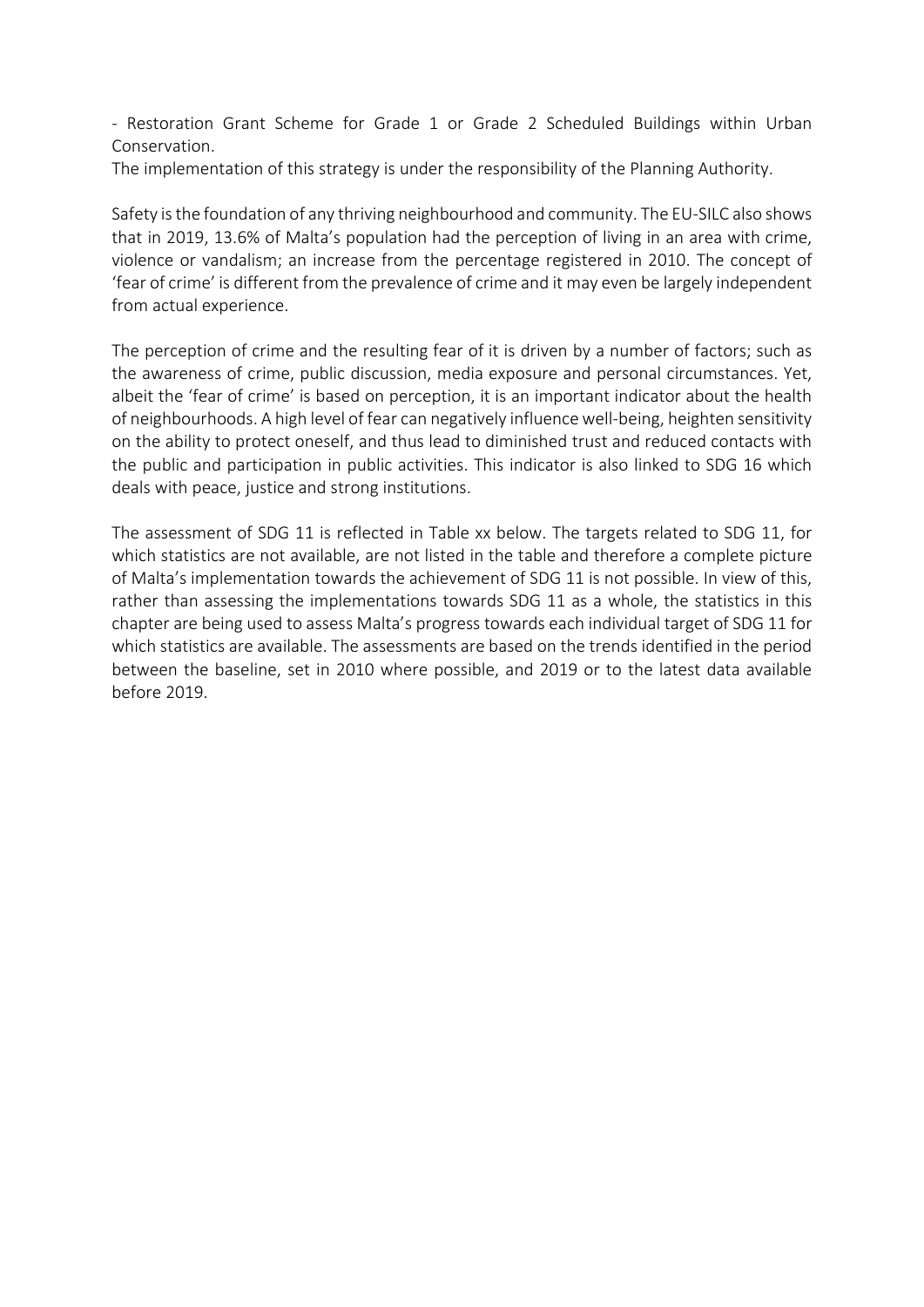*Table 4.3*

| TARGET NO. | <b>TARGET</b>                                                                                                                                                                         | <b>DATA USED</b>                                                                                                  | ASSESSMENT                 |  |
|------------|---------------------------------------------------------------------------------------------------------------------------------------------------------------------------------------|-------------------------------------------------------------------------------------------------------------------|----------------------------|--|
| 11.1       | By 2030, ensure access for all<br>to adequate, safe and<br>affordable housing and basic<br>services and upgrade slums                                                                 | Overcrowding rate in Malta                                                                                        | No Change                  |  |
|            |                                                                                                                                                                                       | Material deprivation - 'housing'                                                                                  | No Change                  |  |
|            |                                                                                                                                                                                       | Population living in an area with<br>crime, violence or vandalism                                                 | Worsening                  |  |
|            |                                                                                                                                                                                       | Number of people living within<br>dwellings in Malta and Gozo<br>exposed to noise from major roads                | Assessment not<br>possible |  |
|            |                                                                                                                                                                                       | Population living in an area with<br>noise pollution                                                              | No Change                  |  |
| 11.2       | By 2030, provide access to                                                                                                                                                            | Use of public transport                                                                                           | Improvement                |  |
|            | safe, affordable, accessible<br>and sustainable transport                                                                                                                             | Number of newly licensed<br>passenger cars (new and used)                                                         | Worsening                  |  |
|            | systems for all, improving<br>road safety, notably by<br>expanding public transport,<br>with special attention to the<br>needs of those in vulnerable<br>situations, women, children, | Number of scrapped and exported<br>passenger cars per year                                                        | Improvement                |  |
|            | persons with disabilities and<br>older persons                                                                                                                                        | People killed in road accidents                                                                                   | Worsening                  |  |
| 11.3       | By 2030, enhance inclusive                                                                                                                                                            | Percentage of developed land                                                                                      | Worsening                  |  |
|            | and sustainable urbanization<br>and capacity for participatory,                                                                                                                       | Developed land per capita                                                                                         | Assessment not<br>possible |  |
|            | integrated and sustainable<br>human settlement planning                                                                                                                               | Vacant land per capita for<br>residential development                                                             | Worsening                  |  |
|            | and management in all<br>countries                                                                                                                                                    | Uncommitted footprint by zoning<br>in 2016                                                                        | Assessment not<br>possible |  |
| 11.4       | Strengthen efforts to protect<br>and safeguard the world's<br>cultural and natural heritage                                                                                           | Government spending per capita<br>on the protection of biodiversity<br>and landscape, and on cultural<br>services | Improvement                |  |
| 11.6       | By 2030, reduce the adverse<br>per capita environmental                                                                                                                               | Municipal waste generated per<br>capita                                                                           | Worsening                  |  |
|            | impact of cities, including by<br>paying special attention to air                                                                                                                     | Total municipal waste treated, and<br>total municipal waste recovered                                             | No Change                  |  |
|            | quality and municipal and<br>other waste management                                                                                                                                   | Population weighted annual<br>average of particulate matter PM <sub>2.5</sub><br>and PM <sub>10</sub> in Malta    | No Change                  |  |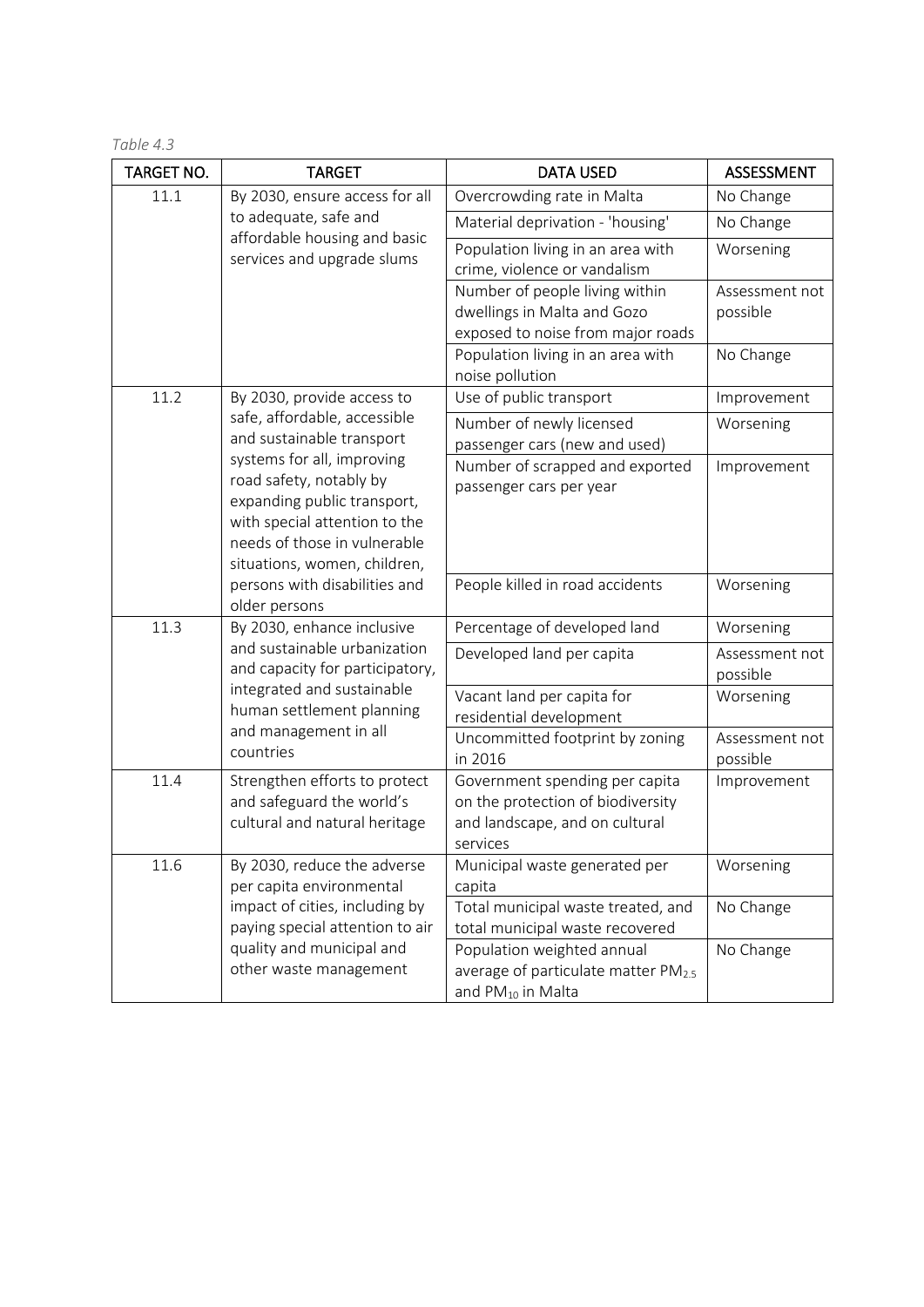#### 4.2.1 Concluding statement on the SDGs

As a small island state, Malta is faced with inherent challenges and limitations. Malta has a population of almost half a million inhabitants ranking in the top 10 countries in terms of population density. Malta has come a long way in its development, and investment in human capital has compensated for the scarcity of natural resources. Malta's natural resources are limited to limestone, salt, and arable land. Malta has few natural freshwater resources and relies heavily on desalination. Malta's deep coastal waters and land spatial constraints pose significant challenges to alternative sources of energy such as wind farming, both offshore and on land. Malta is dependent on imported fossil oil for most of its energy needs, and this heavily impacts both the economy as well as the carbon footprint of the island. Malta's high urban density also poses significant challenges to the transport sector. Embracing sustainable practices does not remain an option for Malta but a lifeline towards prosperity and livelihood [12.](#page-26-0)

Malta's overall performance and country ranking in 2021 was of 33/165<sup>[13](#page-26-1)</sup>. The following tables summarises the state of the performance base indicators for SDG9 and SDG11.

| SDG9 - Industry, Innovation and Infrastructure                                                                       | Value Year Rating Trend |  |
|----------------------------------------------------------------------------------------------------------------------|-------------------------|--|
| Population using the internet (%)                                                                                    | 85.8 2019 (             |  |
| Mobile broadband subscriptions (per 100 population)                                                                  | 87.2 2019 (             |  |
| Logistics Performance Index: Quality of trade and transport-related<br>infrastructure (worst 1-5 best)               | 2.9 2018 •              |  |
| The Times Higher Education Universities Ranking: Average score of<br>top 3 universities (worst 0-100 best)           | 33.3.202                |  |
| Scientific and technical journal articles (per 1,000 population)                                                     | 1.0 2018                |  |
| Expenditure on research and development (% of GDP)                                                                   | 0.6 2018                |  |
| <b>SDG11 - Sustainable Cities and Communities</b>                                                                    |                         |  |
| Proportion of urban population living in slums (%)                                                                   | NA NA                   |  |
| Annual mean concentration of particulate matter of less than<br>2.5 microns in diameter (PM2.5) (µg/m <sup>3</sup> ) | 133 2019                |  |
| Access to improved water source, piped (% of urban population)                                                       | 100.0 2017              |  |
| Satisfaction with public transport (%)                                                                               | 64 2020                 |  |



These indicators, are markers/pointers of the changes taking place and need to be considered within the broader context of other SDGs, the historical point in time when such data was collected without ignoring the impact of the pandamic and the geographical setting of the territory taken into consideration

<span id="page-26-0"></span><sup>12</sup> [https://sustainabledevelopment.un.org/content/documents/20203Malta\\_VNR\\_Final.pdf](https://sustainabledevelopment.un.org/content/documents/20203Malta_VNR_Final.pdf)

<span id="page-26-1"></span><sup>13</sup> https://dashboards.sdgindex.org/chapters/executive-summary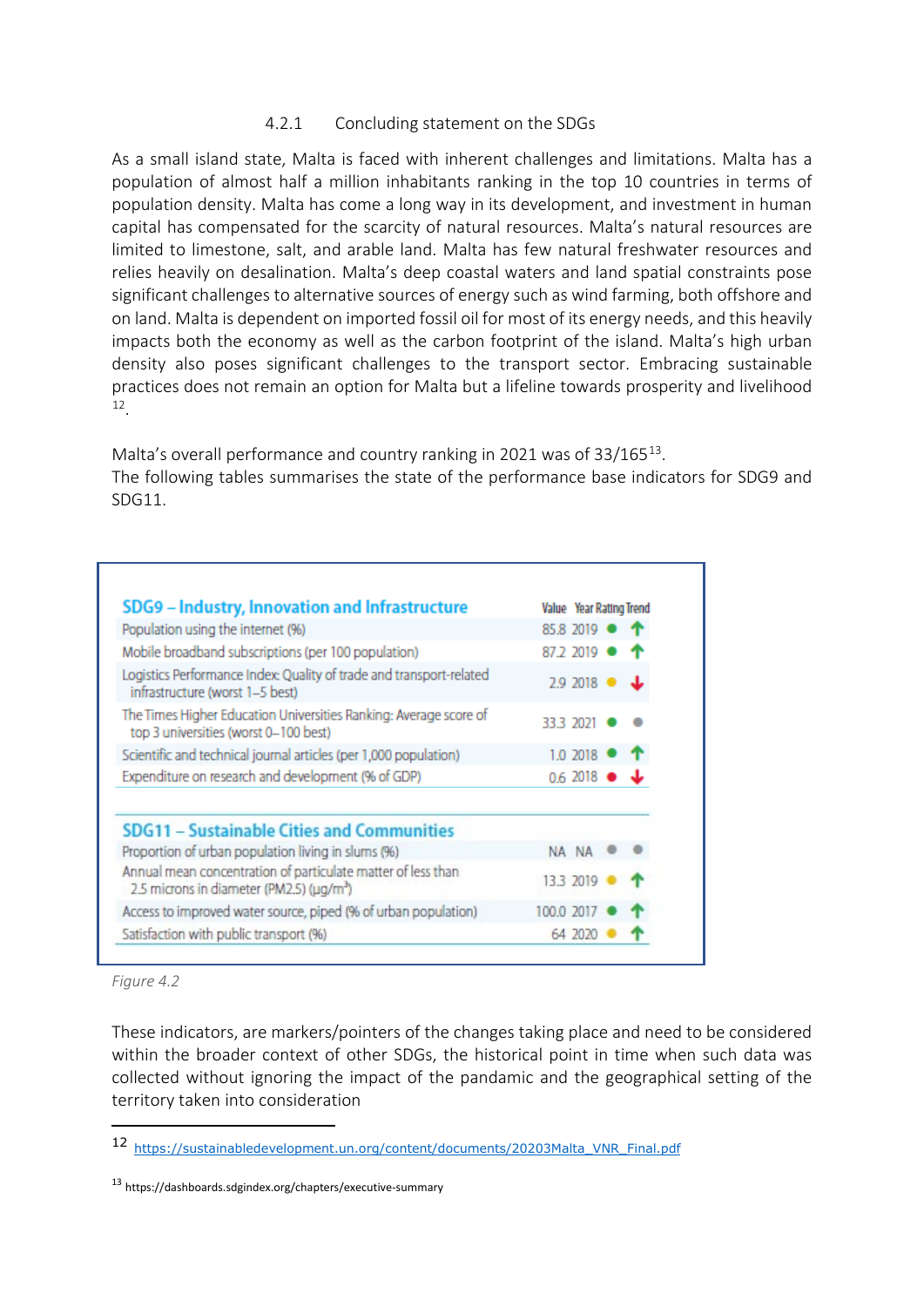This geographical context of a small island state puts more pressure on the coastal zones. Considering the size of the islands, the whole archipelago can be considered as a coastal zone, yet within this limited territory the urban density and related activities including economic sectors as tourism, heavy industry and harbour activity which is the lifeline to mainland Europe are practically on the littoral. The geomorphological setting further pushes the intensive urbanisation to the accessible eastern and southern coastal zones of mainland Malta. Moreover, the Maltese Islands are rich in biodiversity, characterised by different types of habitats along the coast. This scenario solicits the importance of a long-term vision which needs to be complemented by rigorous frameworks that avoid fragmentation and bridges the gaps. The policies and practices put in place to address SDGs 9 and 11 may have not led to an overhaul the progress desired as these seem to aim for a long-term shift in approach and procedures. As the 'Vision' states, the road for sustainable living in Malta require the endorsement of the general public. Introducing new policies and practices within the broader framework of the SDGs as a call for an equitable community and better quality of life would allow the public to translate the SDGs from paper to consious choices.

#### The Sendai Framework (2015-2030)

#### 4.3.1 Country statement of commitment to the Sendai Framework

Malta is consistently ranked amongst the countries least exposed to disaster risk.

The Natural Disaster Risk Index of 2021 ranked Malta in the penultimate position describing the islands as a country with very low chances of disaster $14$ . Malta occupied this rank since at least 2011. In a survey organized by World Economic Forum's Executive Opinion Survey (EOS) between May and September 2021 leaders of countries had to identify five risks that would pose critical threat to the country for the coming 2 years<sup>15</sup>. The perceived risks for Malta listed are:

- Human made environmental damage
- Collapse of a systemically important industry
- Proliferation of illicit economic activity
- Failure of Cybersecurity measure
- Asset bubble bursts in large economies

The concern related to the risks from Cyberattacks was stated also in 2018 by the then Minister for the Interior during the 2018 European Forum on Disaster Risk Reduction. The risks of the spread of vector diseases was the other risk referred to by the Malta representative.

The emphasis remains on the economic aspects and related activities. The potential risks posted by natural processes that may be further accentuated by the impact of climate change seems to be sidelined.

This perceived reality may be underpinning Malta's standpoint related to the Sendai framework. No public document published by the Maltese authorities refers specifically to Malta's commitment to the Sendai Framework. This approach is suggested even in the

<span id="page-27-0"></span><sup>14</sup> Aleksandrova, M., Kaltenborn, M., Malerba, D., Mucke, P., Neuschäfer, O., Radtke, K., Strupat, C., Wiebe, N., Prütz, R., Balasko, S., & Weller, D. (2021). *World Risk Report 2021.* ().Bündnis Entwicklung Hilft Ruhr University Bochum – Institute for International Law of Peace and Armed Conflict (IFHV).

<span id="page-27-1"></span><sup>15</sup> *The Global Risks Report 2022.* (2022). ().World Economic Forum. [https://www3.weforum.org/docs/WEF\\_The\\_Global\\_Risks\\_Report\\_2022.pdf](https://www3.weforum.org/docs/WEF_The_Global_Risks_Report_2022.pdf)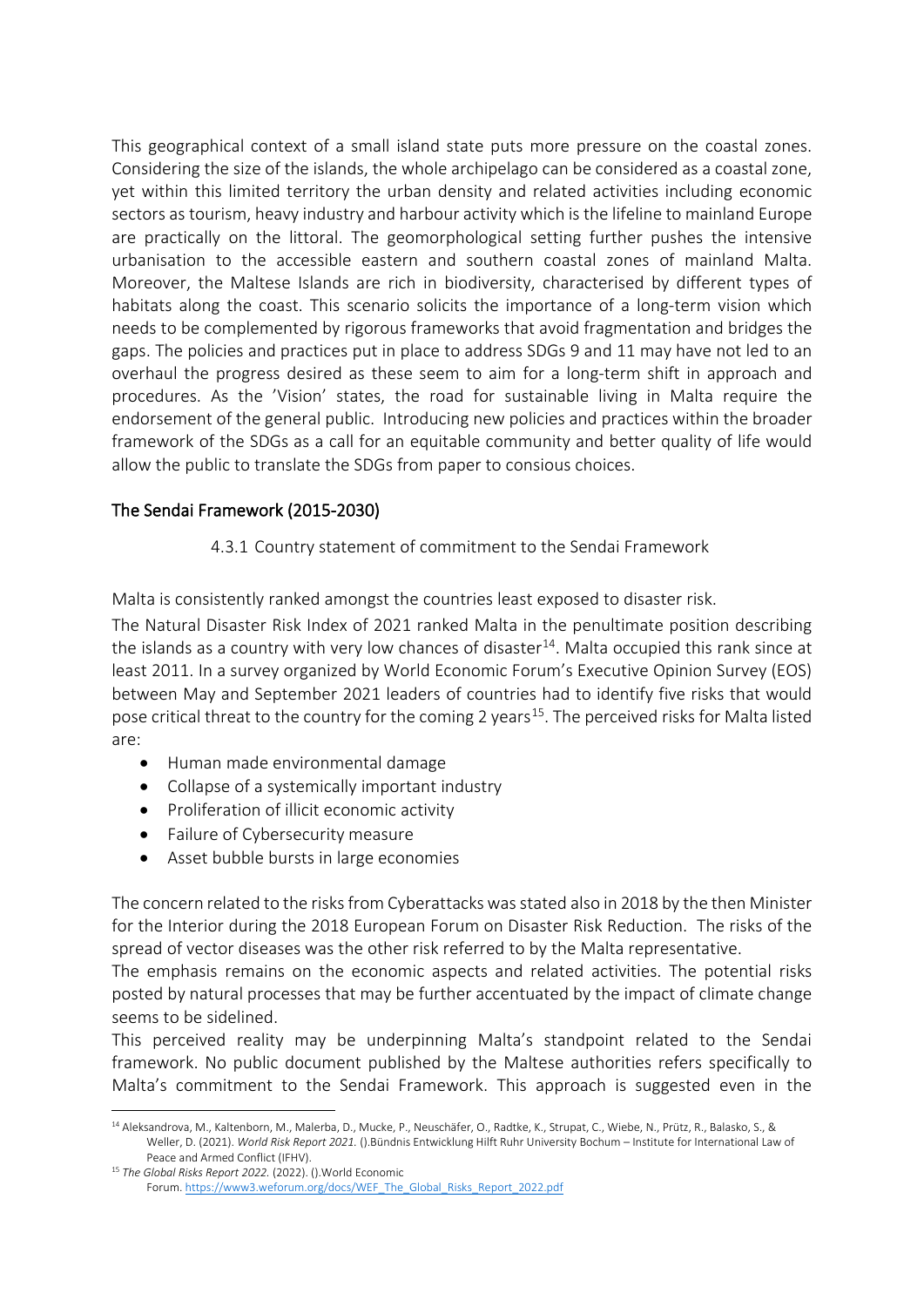following screenshot (accessed 14/2/2022) which indicates that the World Bank is missing the Disaster Risk Reduction Progress Score for Malta[16](#page-28-0) [Figure 4.3]

The perception that Malta is the 'safest place to be' is challenged in academic publications. Geoff et al (2018) argues that Malta is considered as a country of low risk only because the criteria adopted are misleading. These calculations fail to take into account significant historic increases in population and its seasonal variation because of tourism; they are based on inadequately researched and incomplete historical catalogues of damaging events; and they do not take the land area of the states concerned into consideration.

Galea<sup>[17](#page-28-1)</sup> (2007) states that notwithstanding the location of the Maltese islands in a seismic prone area a culture of seismic risk awareness has never been developed in the country. She argues that this could be related to the the fact that no loss of life has ever been documented as a direct result of earthquake activity, and the last occurrence of serious damage to buildings was almost a century ago. The Maltese islands are 200km from the main Euro-African collision margin, and 100km west to the Malta Escarpment. Galea (2007) explains that the that heavy earthquake damage has not been experienced for almost a century has led to complacency in the construction industry as well as a lack of knowledge about the behaviour of local buildings during ground shaking. Borg et al have reviewed the vulnerability of buildings in Malta with respect to seismic action (Borg, 2008). Moreover, the building footprint is expanding rapidly onto areas of diverse geological typologies and topography whose site response effect is still unknown. The current building practices with unreinforced masonry in the Maltese islands need to be revised in order to include for a certain mandatory minimum level of protection against seismic action. This situation persists to date. The National Annex to the Structural Eurocodes including the National Annex to Eurocode 8 (Eurocode 8: Design of structures for earthquake resistance) is being prepared by the Eurocodes National Committee through the Building Industry Consultative Council.





<span id="page-28-0"></span><sup>16</sup> *Disaster risk reduction progess* 

*score.* [https://data.worldbank.org/indicator/EN.CLC.DRSK.XQ?locations=MT%20Seismic%20history%20of%20the%20Maltese%20isla](https://data.worldbank.org/indicator/EN.CLC.DRSK.XQ?locations=MT%20Seismic%20history%20of%20the%20Maltese%20islands%20and%20considerations%20on%20seismic%20risk%20ANNALS%20OF%20GEOPHYSICS,%20VOL.%2050,%20N.%206,%20December%202007) [nds%20and%20considerations%20on%20seismic%20risk%20ANNALS%20OF%20GEOPHYSICS,%20VOL.%2050,%20N.%206,%20Dece](https://data.worldbank.org/indicator/EN.CLC.DRSK.XQ?locations=MT%20Seismic%20history%20of%20the%20Maltese%20islands%20and%20considerations%20on%20seismic%20risk%20ANNALS%20OF%20GEOPHYSICS,%20VOL.%2050,%20N.%206,%20December%202007) [mber%202007](https://data.worldbank.org/indicator/EN.CLC.DRSK.XQ?locations=MT%20Seismic%20history%20of%20the%20Maltese%20islands%20and%20considerations%20on%20seismic%20risk%20ANNALS%20OF%20GEOPHYSICS,%20VOL.%2050,%20N.%206,%20December%202007)

<span id="page-28-1"></span><sup>17</sup> Galea, P. (2009). Seismic history of the Maltese islands and considerations on seismic risk. *Annals of Geophysics, 50*(6)10.4401/ag-3053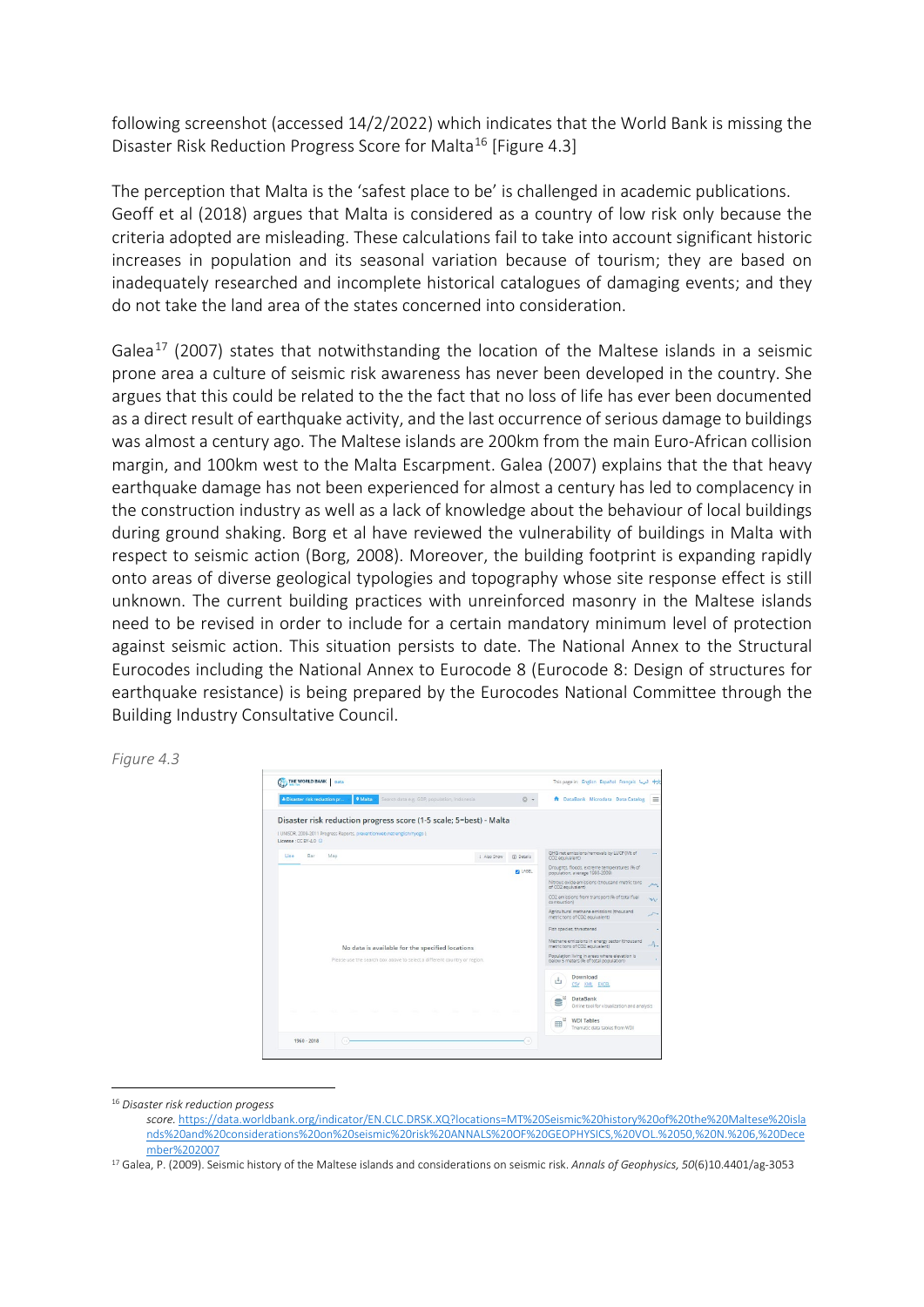Academic research and progress that may feed DRR include:

- The establishment of a Seismic Monitoring and Research Group to access, process and communicate information relating to Mediterranean seismic activity to the Civil Protection Department, insurers and urban planners (Anon 2016b), so far this has not been translated into hazard reduction programmes.
- The Physical Oceanography Unit at the University of Malta began to work with a German research group associated with the University of Munich to form part of the European Lightning Network (LINET) to detect thunderstorms and other extreme weather conditions (Anon 2014b).
- In the SIMIT project,20 scientists and engineers at the University of Malta (Faculty of Science and the Faculty for the Built Environment), have measured and mapped areas associated with greater vulnerability and therefore more pronounced risk associated with the Blue Clay deposits across the islands (Baldassini and Di Stefano 2016; Galea et al. no date; D'Amico et al. no date).
- In the SIMIT Tharsy Project at the University of Malta, the coastal vulnerability with respect to multi-hazard including earthquake and tsunami has been assessed.
- There has been some institutional progress in seismic-related DRR in the form of an earthquake preparedness exercise that was held in September 2015 (Anon 2015). Progress involves plans to respond to volcanic ash from Mount Etna should Malta International Airport and its traffic be adversely affected. This involved detailed modelling of potential ash events (Azzopardi et al. 2013—see Sect. 2.1.2) and greater awareness by the aviation and meteorological authorities of the need for accurate forecasting.
- The development of a Storm Water Action Plan (MRA 2013). Main problem areas were identified and priority was given to: (1) urban rather than rural areas; (2) dense population clusters; (3) commercial and tourist-related land uses; (4) proximity of public services and critical infrastructure (e.g. hospitals, fire and police stations); and (5) water supply issues.
- An INTERREG Project to Nearshore hazard monitoring and Early Warning System<sup>[18](#page-29-0)</sup>

Progress in developing policies of DRR for other categories of hazard has been patchy, given also the almost non-existent historical catalogue<sup>[19](#page-29-1)</sup>. The fact remains that until more detailed research is undertaken, it is not possible for the authorities to formulate a comprehensive plan to boost the resilience of the islands (Geoff et al,  $2018)^{20}$  $2018)^{20}$ .

However, Malta is a member state in EUR-OPA - European and Mediterranean Major Hazards Agreement under the auspices of the Council of Europe. Malta is one of the member states participating in the EUR-OPA intercultural cities programme.

<span id="page-29-0"></span><sup>18</sup> https://keep.eu/projects/20510/Nearshore-hazard-monitoring-EN/

<span id="page-29-1"></span><sup>19</sup> https://www.um.edu.mt/library/oar/bitstream/123456789/84278/1/P017\_Malta\_proc.pdf

<span id="page-29-2"></span><sup>20</sup> https://link.springer.com/content/pdf/10.1007/s11069-018-3227-x.pdf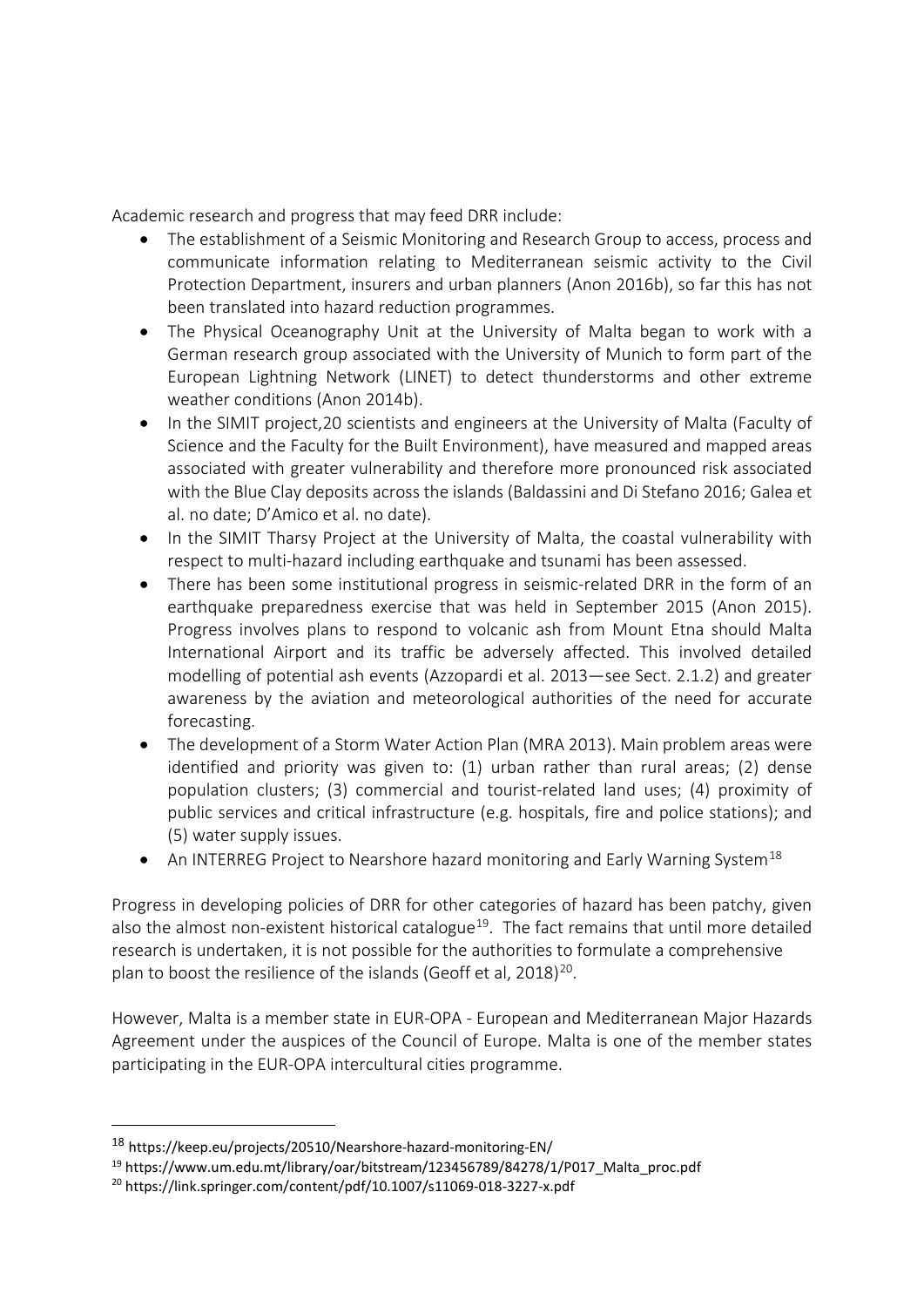The Intercultural cities programme supports local and regional authorities worldwide in reviewing their policies through an intercultural and intersectional lens, and accompany them developing comprehensive intercultural strategies to help them manage diversity positively and realise the diversity advantage<sup>[21](#page-30-0)</sup>. The programme also addresses disaster prevention and management in culturally diverse societies. This complex context raises fundamental questions not only about human life, human rights and human equality, but also about the relationship between public organisations, between different levels of government and between public and collective interest. It questions the very capacity of civil protection bodies to communicate and interact with all the people they are meant to serve.

The engagement of Malta in Intercultural cities reflects the new social realities that the Maltese communities are living due to the increase in immigration. A situation that is tangible and hence calls for an obvious demand for action. This contrasts the gaps in research and updates in the DRR for natural disasters and associated hazards which seem distant from the community and has led to the perception that 'Malta is one of the safest countries to be' as a result of the lack of historical registry. Moreover, results to an internet search with the key words 'Vulnerability Risk Assessment Malta' provides documents related to a national risk assessment carried out in 2018. The report  $^{22}$  $^{22}$  $^{22}$  refers to Malta's risks related to the financial sector with reference to money laundering and financial terrorism. This once again points at a specific reality that Malta as a small island state is facing, the importance given to financial services in the economic development of the country, reiterating the statement of the Minister of the interior as indicated above. The experience of the past decades are overshadowing the potential risks of natural disasters and associated hazard that have slipped the community collective memory for generations.

# 4.3.2 Brief statement on the country's meeting of the framework's four priorities

#### 1. Priority 1. Understanding disaster risk

Policies and practices for disaster risk management should be based on an understanding of disaster risk in all its dimensions of vulnerability, capacity, exposure of persons and assets, hazard characteristics and the environment. As explained above Malta does not have a registry of the geophysical disasters that hit the islands.

Every 3 years the baseline studies related to assessing vulnerability, capacity and exposure as a means to assess disaster risks are reviewed. The National Risk Assessment identifies locationbased disaster risk information but this is not disseminated. No education campaigns are held.

2. Priority 2. Strengthening disaster risk governance to manage disaster risk The Civil Protection Act of Malta lays down the structure for the Civil Protection Department, including the task to carry out vulnerability and risk assessment task. The Critical Infrastructure Protection Directorate (CIPD) The Malta Critical Infrastructure Protection (CIP) Directorate (CIPD) operates within the portfolio of the Ministry for Home Affairs and National Security

<span id="page-30-0"></span><sup>21</sup> https://www.coe.int/en/web/interculturalcities/about

<span id="page-30-1"></span><sup>&</sup>lt;sup>22</sup> https://finance.gov.mt/en/library/documents/result\_of\_the\_nra\_2018.pdf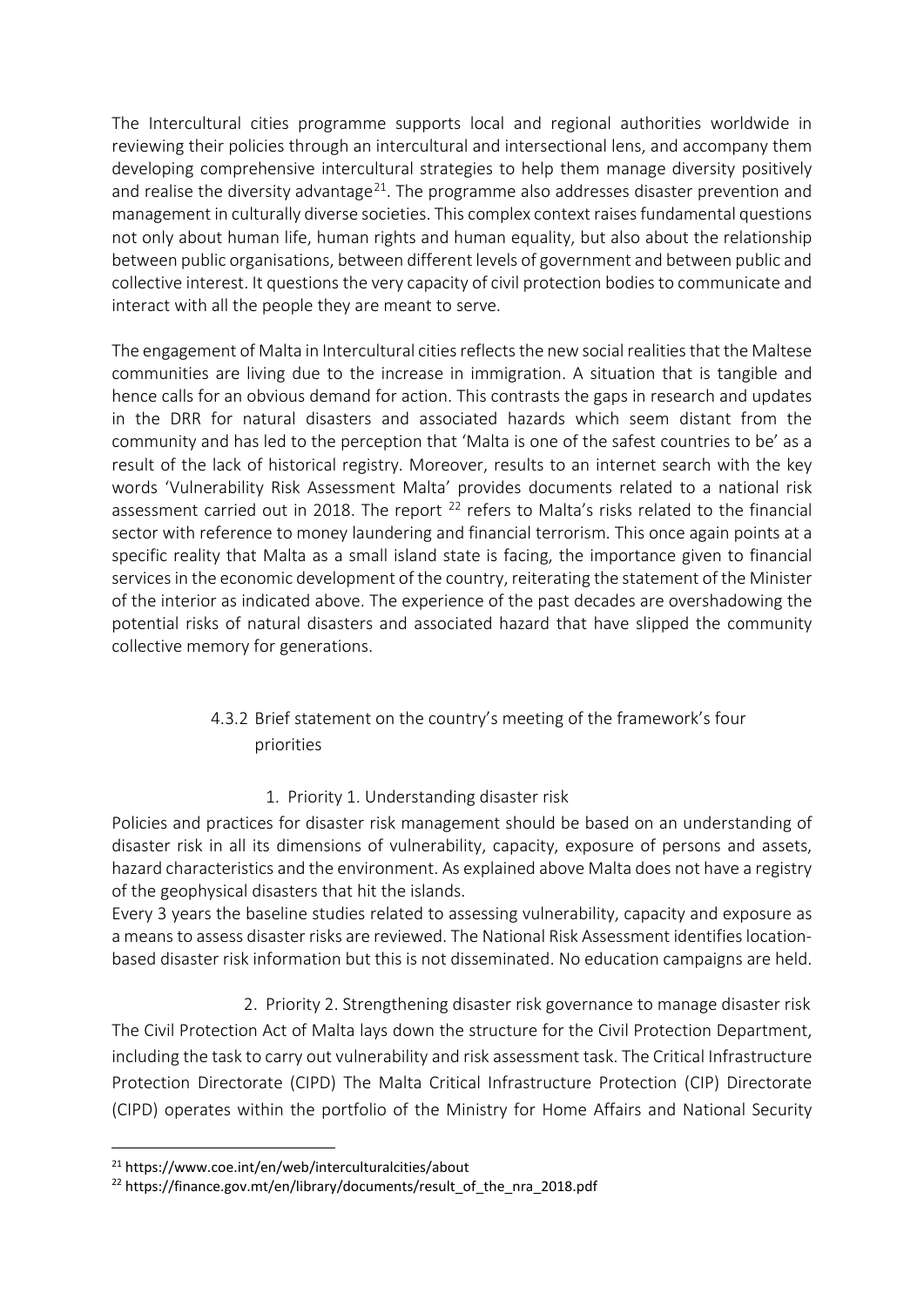(MHAS) in Malta. The CIPD coordinates and supports general emergency preparedness on a national level. The latter role entails the coordination of the emergency services, namely the Civil Protection Department, the Police, the Armed Forces of Malta, emergency, health and other related stakeholders, as may be required by specific national emergencies. This overall CIPD structure also includes designated sectoral forums, the Emergency Management Forum composed of the core emergency services, other specialist forums and the Government Contingency Centre. In addition, the CIPD is the national contact point with the European Commission on related matters. A fundamental role of the Malta CIP Directorate is the coordination and support of general emergency preparedness plans capable of responding to national emergencies. This role entails the coordination of emergency services, namely the Civil Protection Department (CPD), Police Department, Armed Forces of Malta (AFM), Pre-Hospital Health and other related stakeholders as may be required by specific national emergencies.

Malta CIP provides adequate early warnings/alerts and advice via CSIRTMalta concerning Cyber threats and incidents, reaching out to operators of Critical Information Infrastructures (CII) and ultimately to other sectors, businesses, and citizens.

#### 3. Priority 3. Investing in disaster risk reduction for resilience

Mechanisms to promote disaster risk transfer and risk sharing with both public and private investments as a means to reduce financial impact disaster on governments are being set in place. Programmes to promotes and support collaboration among public and private stakeholders to enhance the resilience of business to disasters are also being set-up.

The Planning Authority is responsible for disaster risk assessment, mapping and management into rural development planning. The mainstreaming of disaster risk assessments into land-use policy development and implementation, including urban planning, land degradation assessments related to anticipated demographic and environmental changes is being put in order.

Malta has programmes that strengthen the design and implementation of inclusive policies and social safety-net mechanisms, through community involvement and access to basic health care services.

However, the capacity pf these programmes and mechanisms to protect the livelihoods and assets, including the supply chain after a disaster is not established.

> 4. Priority 4. Enhancing disaster preparedness for effective response and to "Build Back Better" in recovery, rehabilitation and reconstruction

The National Risk Assessment and Contingency Planning is periodically reviewed and updated. Other relevant institutional arrangements and documentation linked to risk assessment and to climate adaptation include:

The Strategic Plan for Environment and Development (SPED).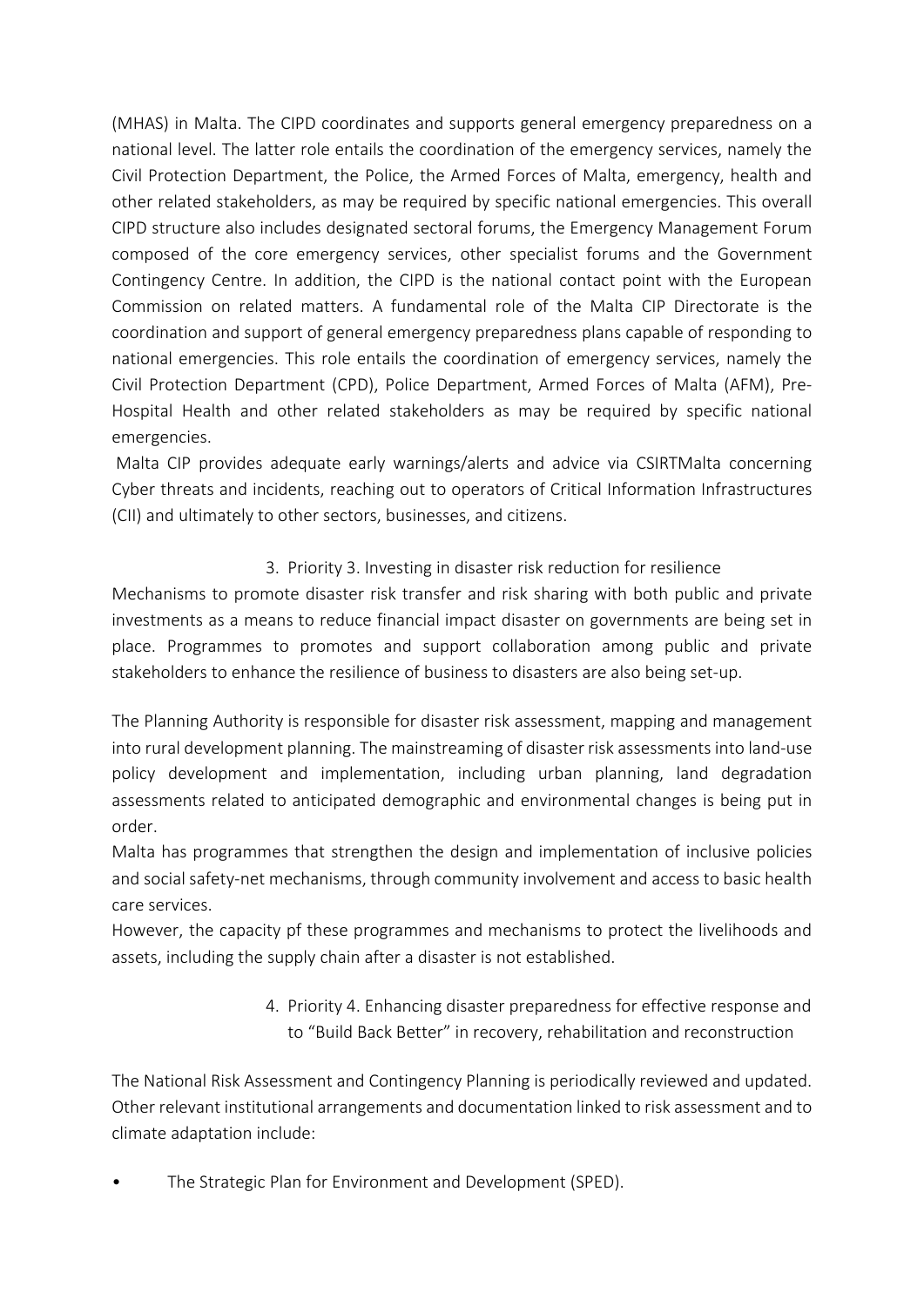• The National Policy Framework for Alternative Fuels Infrastructure for Transport in Malta 2018-2030[23](#page-32-0)

• The Malta National Electromobility Action Plan (MNEAP)

The process to develop a Coastal-Climate Overall Vulnerability and Exposure Risk (Coastal-COVER) Protection Strategy for the Maltese Islands has been initiated by the MTIP.

• Malta 's Storm Water Master Plan (SWMP) by 2008, 2nd Water Catchment Management Plan

The Civil Protection Department carries out a number of disaster preparedness, response and recovery exercises, including evacuation drills, training and the establishment of area-based support systems throughout the year and national exercises every two years.

Considering the size of the Island State and the related constraints it is difficult to relocate public facilities and infrastructures to areas not considered at risk.

Malta does not have an effective, nationally-compatible, regional multi-hazard early warning mechanisms, in line with the Global Framework for Climate Services that facilitates the sharing and exchange of information across all countries. However, Malta enhances international mechanisms, such as the International Recovery Platform, for the sharing of experience and learning among countries and all relevant stakeholders. Malta supports regional cooperation to deal with disaster preparedness, including participation in common exercise and drills in collaboration with Italy and promote regional protocols to facilitate sharing of response capacities and disasters resources with European counterparts.

- 4.3.3 Brief statement on the country's meeting of the framework's seven targets
	- 1. Reduce disaster mortality
	- 2. Reduce the number of people affected
	- 3. Reduce direct economic loss in relation to GDP
	- 4. Reduce disaster damage to critical infrastructure
	- 5. Increase national and local disaster risk reduction strategies
	- 6. Enhance international cooperation on risk reduction
	- 7. Increase availability and access to multi-hazard early warning systems

Specific reference to the Framework's seven targets is not available on the public domain. National strategies and programmes related to DRR, including reference to international cooperation have been outlined in the previous section. The only hazard early warning system adopted on a regional scale is the high-water alert in low-lying areas due to the occurrence of

<span id="page-32-0"></span><sup>&</sup>lt;sup>23</sup> https://ec.europa.eu/energy/sites/default/files/documents/2020.01.14-emergency\_plan\_final\_draft.pdf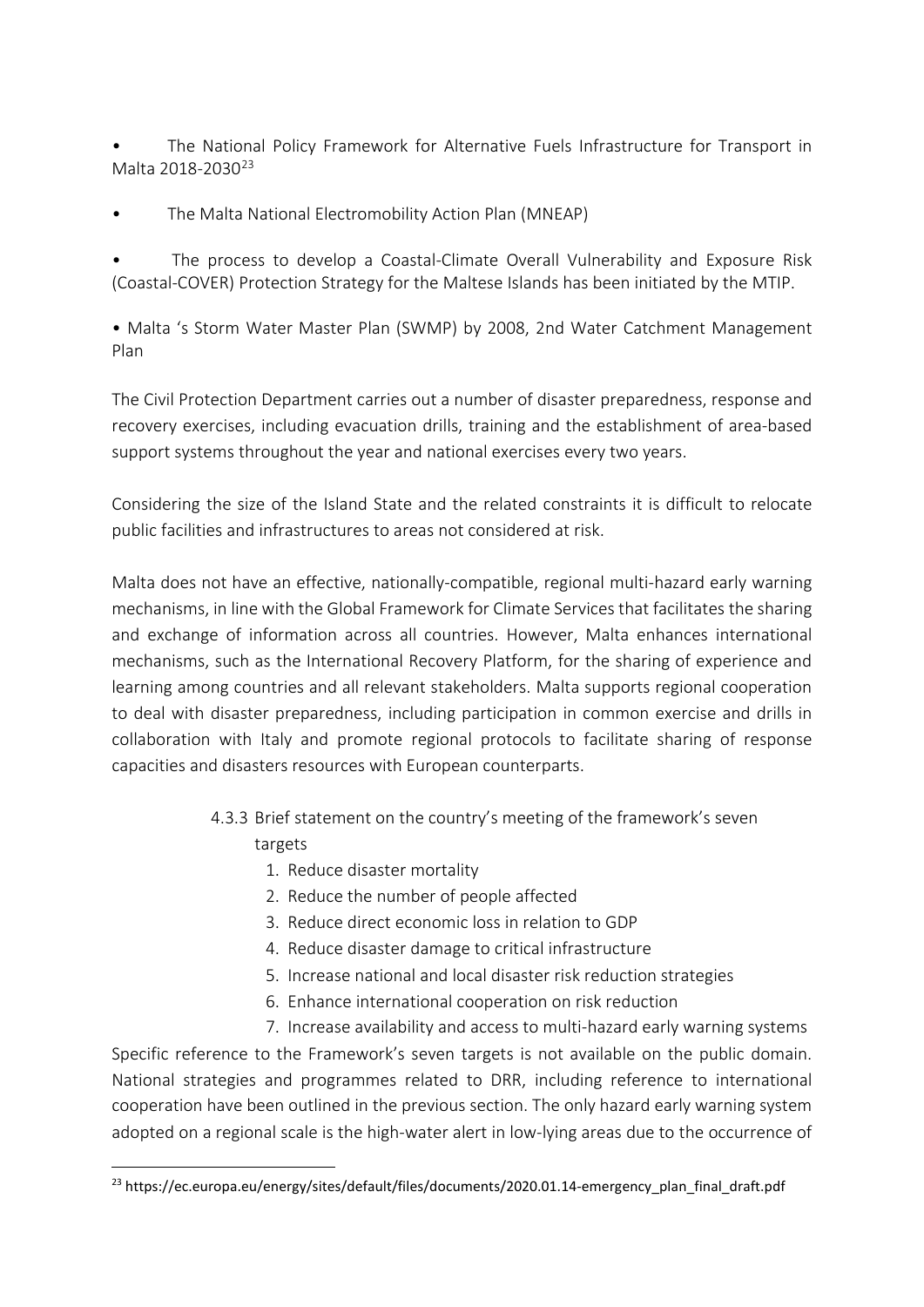floods. As indicated above an INTERREG project is exploring a nearshore hazard monitoring and Early Warning System. A specific entity, the CIP has been established to manage critical infrastructure within the DRR broader framework.

> 4.3.4 Implications of implementing the Sendai Framework on risk reduction in coastal zones

The mechanisms and programmes related to Risk Assessment as outlined above are applicable for the whole country which, considering its size is considered entirely as a coastal zone. Nevertheless, the risks related to coastal areas are more pronounced than further inland due to the dynamic coastal processes and the extensive urbanization and high population density. Coastal zones in Malta are characterized by land-use conflicts as these areas accommodates critical infrastructures, housing, and tourism related infrastructure apart from areas of ecological, geological, and historical conservation value.

#### 4.3.5 Summary of opportunities and constraints

The fact that Malta is perceived as one of the safest places, puts constraints on plans and progress related to DRR. Information in this respect on the public domain is very scarce, reinforcing further this idea. Training of the existing workforce and volunteers in disaster response is very limited, hence the public perception related to disaster risk is not challenged. The development of guidance for preparedness for disaster reconstruction, such as on land use planning are basically non-existent. Whilst acknowledging issues related to confidentiality of documents due to National Security which were not available to the research team for disclosure, this context raises several questions about the preparedness of an island state that is isolated in the middle of the volatile Mediterranean region. Is the level of preparedness disclosed to the public domain determined by the lack of disaster registry and the missing collective memory or by the need to preserve the perception that Malta, which relies heavily on tourism and foreign investment, is one of the safest places to be? As evident from the documents available, the mechanisms to reduce disaster risks that involve the social aspect are in place however further research is required to establish the risks related to the geophysical-environmentally related potential disasters. Relevant research is taking place. This shall be the baseline for further progress in DRR and for challenging the general perceptions.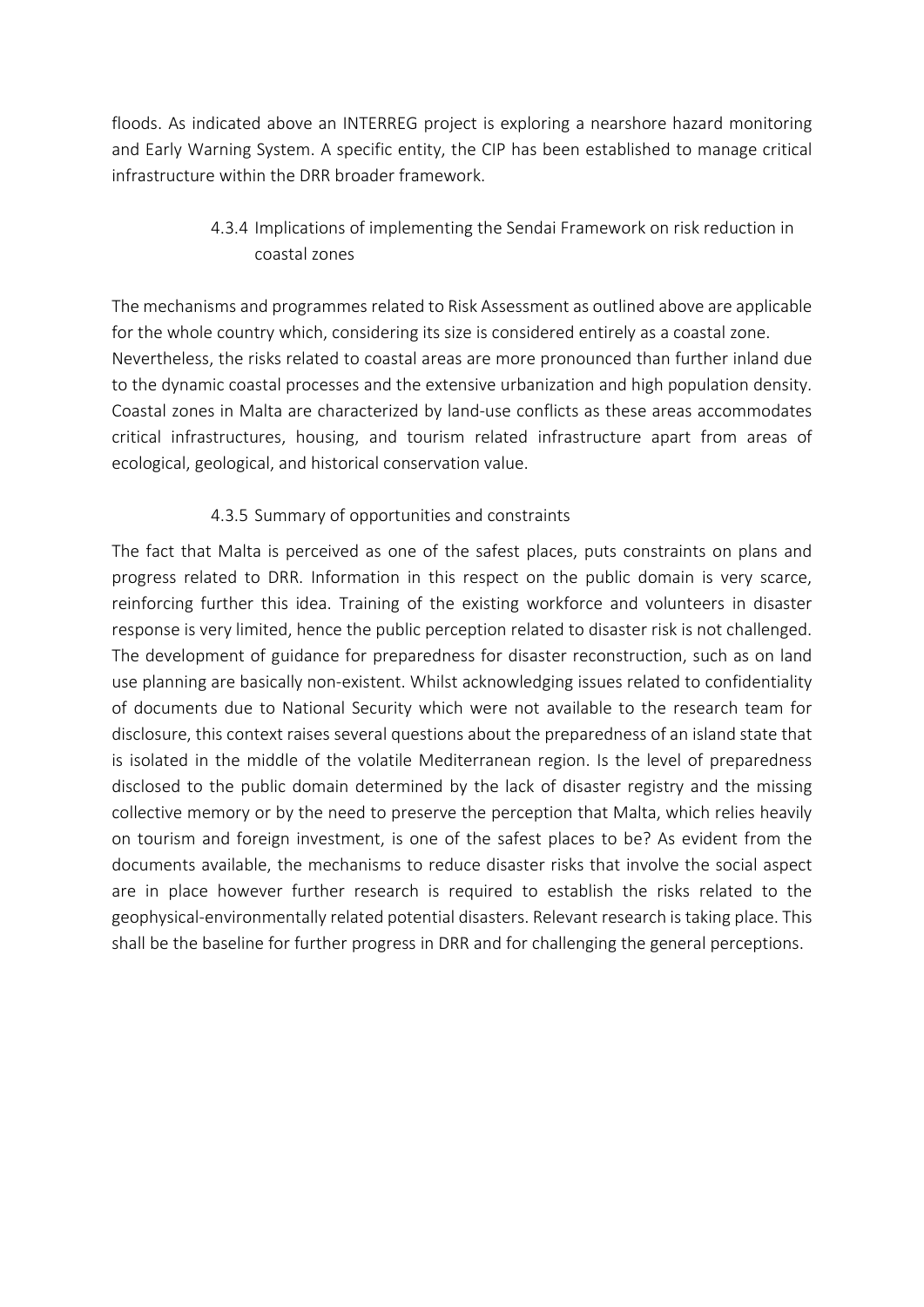#### References

*About Intercultural Cities.* Intercultural cities programme. <https://www.coe.int/en/web/interculturalcities/about>

Aleksandrova, M., Kaltenborn, M., Malerba, D., Mucke, P., Neuschäfer, O., Radtke, K., Strupat, C., Wiebe, N., Prütz, R., Balasko, S., & Weller, D. (2021). *World Risk Report 2021.* ().Bündnis Entwicklung Hilft Ruhr University Bochum – Institute for International Law of Peace and Armed Conflict (IFHV).

Borg, R. P., Borg, R. C., & Borg Axisa, G.*The seismic risk of buildings in Malta*

*Climate Action Act.* <https://environment.gov.mt/en/decc/Pages/climateActionAct.aspx>

*Climate Action* 

*Board.* (2022). <https://environment.gov.mt/en/decc/Pages/climateActionBoard.aspx>

*Disaster risk reduction progess* 

*score.* [https://data.worldbank.org/indicator/EN.CLC.DRSK.XQ?locations=MT%20Seismic](https://data.worldbank.org/indicator/EN.CLC.DRSK.XQ?locations=MT%20Seismic%20history%20of%20the%20Maltese%20islands%20and%20considerations%20on%20seismic%20risk%20ANNALS%20OF%20GEOPHYSICS,%20VOL.%2050,%20N.%206,%20December%202007) [%20history%20of%20the%20Maltese%20islands%20and%20considerations%20on%20se](https://data.worldbank.org/indicator/EN.CLC.DRSK.XQ?locations=MT%20Seismic%20history%20of%20the%20Maltese%20islands%20and%20considerations%20on%20seismic%20risk%20ANNALS%20OF%20GEOPHYSICS,%20VOL.%2050,%20N.%206,%20December%202007) [ismic%20risk%20ANNALS%20OF%20GEOPHYSICS,%20VOL.%2050,%20N.%206,%20Dece](https://data.worldbank.org/indicator/EN.CLC.DRSK.XQ?locations=MT%20Seismic%20history%20of%20the%20Maltese%20islands%20and%20considerations%20on%20seismic%20risk%20ANNALS%20OF%20GEOPHYSICS,%20VOL.%2050,%20N.%206,%20December%202007) [mber%202007](https://data.worldbank.org/indicator/EN.CLC.DRSK.XQ?locations=MT%20Seismic%20history%20of%20the%20Maltese%20islands%20and%20considerations%20on%20seismic%20risk%20ANNALS%20OF%20GEOPHYSICS,%20VOL.%2050,%20N.%206,%20December%202007)

- *Executive Summary: Summary of findings and Recommendations.* <https://dashboards.sdgindex.org/chapters/executive-summary>
- Galea, P. (2009). Seismic history of the Maltese islands and considerations on seismic risk. *Annals of Geophysics, 50*(6)10.4401/ag-3053
- *The Global Risks Report 2022.* (2022). ().World Economic Forum. [https://www3.weforum.org/docs/WEF\\_The\\_Global\\_Risks\\_Report\\_2022.pdf](https://www3.weforum.org/docs/WEF_The_Global_Risks_Report_2022.pdf)
- Main, G., Schembri, J., Gauci, R., Crawford, K., Chester, D., & Duncan, A. (2018). The hazard exposure of the Maltese Islands. *Natural Hazards (Dordrecht), 92*(2), 829-855. 10.1007/s11069-018-3227-x

*Malta Low Carbon Development Strategy.* (2021). ().

*Malta's Emergency Plan: Gas Security of Supply.* (2019). (). [https://ec.europa.eu/energy/sites/default/files/documents/2020.01.14](https://ec.europa.eu/energy/sites/default/files/documents/2020.01.14-emergency_plan_final_draft.pdf) emergency plan final draft.pdf

*Malta's Sustainable Development Vision for 2050.* (). [https://meae.gov.mt/en/Public\\_Consultations/MSDEC/Documents/Malta's%20](https://meae.gov.mt/en/Public_Consultations/MSDEC/Documents/Malta) [Sustainable%20Development%20Vision%20for%202050.pdf](https://meae.gov.mt/en/Public_Consultations/MSDEC/Documents/Malta)

- *The National Renewable Energy Action Plan 2015 - 2022.* (2022). (). [https://meae.gov.mt/en/public\\_consultations/opm/documents/pr%20162438a.pdf](https://meae.gov.mt/en/public_consultations/opm/documents/pr%20162438a.pdf)
- *Project - Nearshore hazard monitoring and Early Warning System.* Keep.eu. <https://keep.eu/projects/20510/Nearshore-hazard-monitoring-EN/>